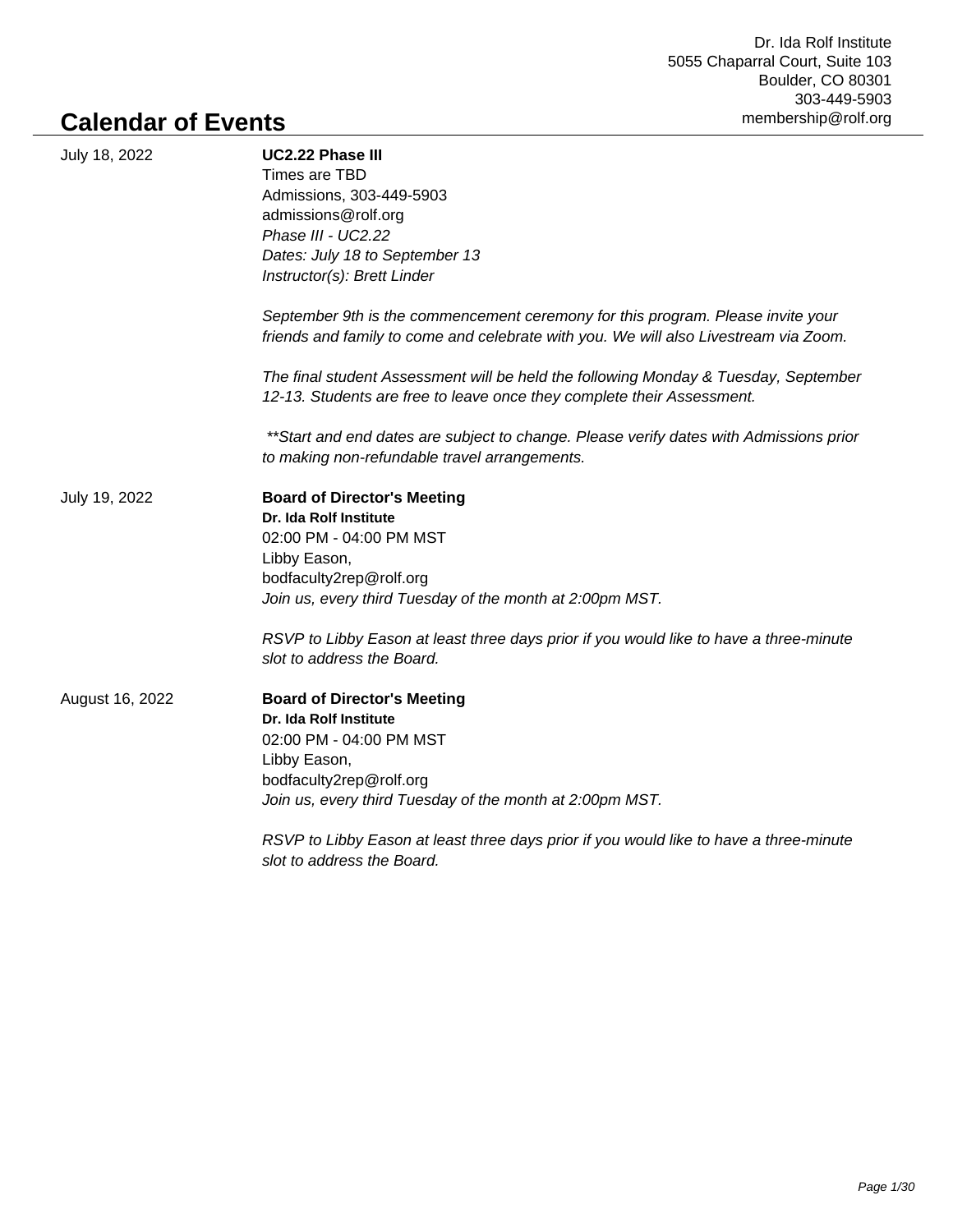August 18, 2022 - August 21, 2022

**CE3.22 The Volumetric Thorax 10700 SW Beaverton Hillsdale Hwy Beaverton, OR 97005** 09:00 AM - 05:30 PM PST Juan David Velez, 503-753-7653 jdvelez@mac.com

 Dates/Times:

 AUgust 18 - 21, 2022 9:00am to 5:30 pm

 Instructor(s):

 Juan David Velez

 Cost:

 \$775 through July 14, 2022 \$850 after that + \$75 administrative fee

 CE Credits:

 4 DIRI Required Intermediate Credits 28 NCBTMB Continuing Education Hours

 Class Info:

 Juan David Velez jdvelez@mac.com 503-753-7653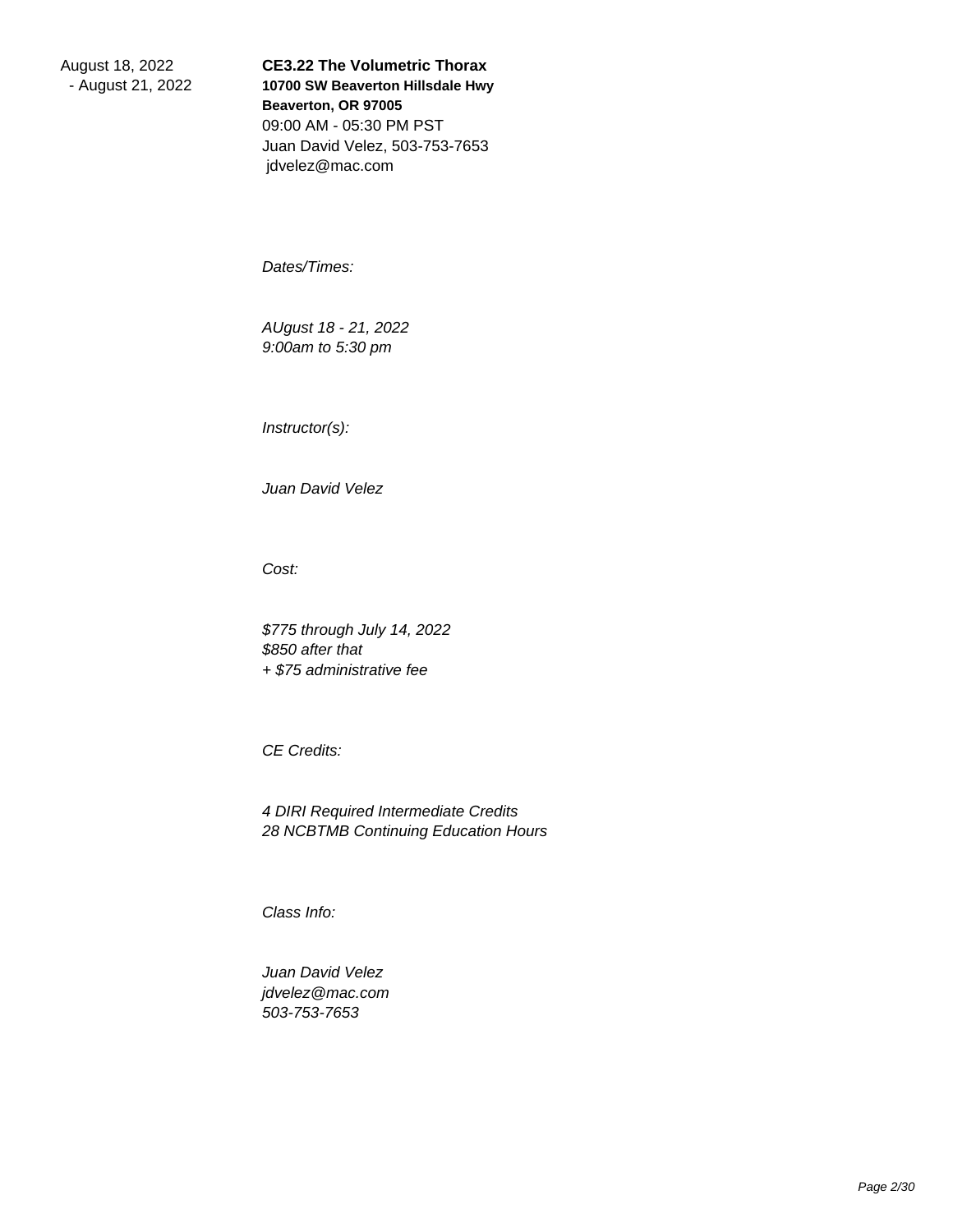August 25, 2022 - August 27, 2022

**AMTA National Convention Booth 211 Huntington Convention Center 300 Lakeside Avenue East Cleveland, Oh 44113** 10:00 AM - 05:00 PM MST Mary Contreras, 303.449.5903 mcontreras@rolf.org Stop by and say "Hi" to Mary Contreras and volunteers at booth #211 at the AMTA 2022 National Convention in Cleveland, Ohio, August 25-27. This gathering offers attendees an opportunity to reconnect with their massage therapy community, hear from inspiring speakers, and get hands-on training in new techniques.

Our booth will be there to speak about the benefits of becoming a Certified Rolf Practitioner and how the Dr. Ida Rolf Institute and our outstanding faculty offer the best educational opportunities. The booth will have Rolf® practitioners on hand to provide Rolfing® demonstrations and answer any questions.

Any practitioners living in the Cleveland area who are interested in volunteering at our booth, please contact Mary Contreras at mcontreras@rolf.org.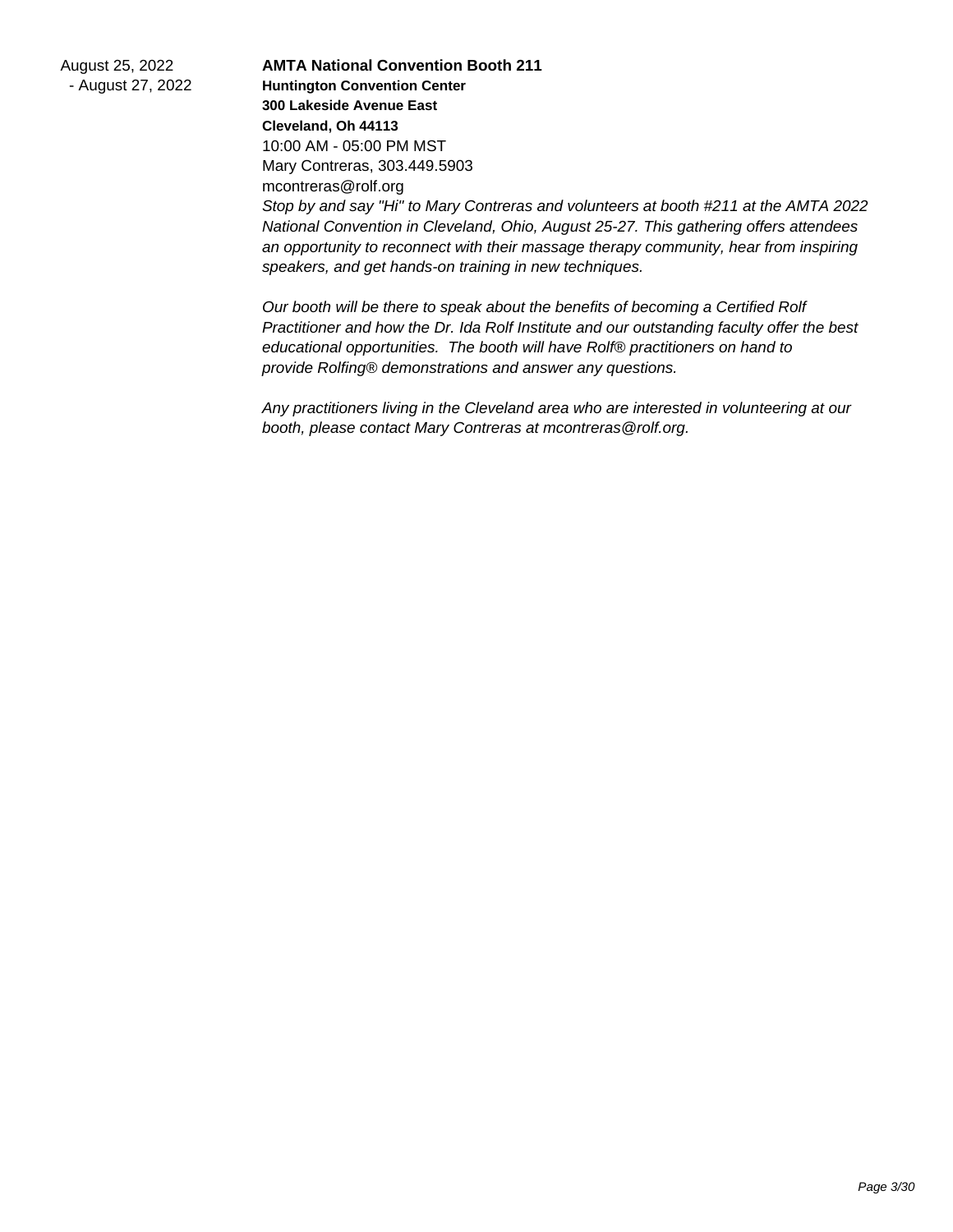August 26, 2022 - August 27, 2022 **CER4.22 Thematic Neck Work in the Series Dr. Ida Rolf Institute 5055 Chaparral Ct, Ste 103 Boulder, CO 80301** 08:30 AM - 05:30 PM MST Mary Contreras, 3034495903 mcontreras@rolf.org

 Dates/Times:

 August 26 - 27, 2022 Times: 8:30am to 5:30pm

 Course Number:

 CER4.22

 Instructor(s):

 Neal Anderson

 Cost:

 \$400 + \$75 Admin Fee

 CE Credits:

 2 DIRI Required Intermediate Credits 15 NCBTMB Continuing Education Hours

 Housing Info:

 Mary Contreras or check Air BnB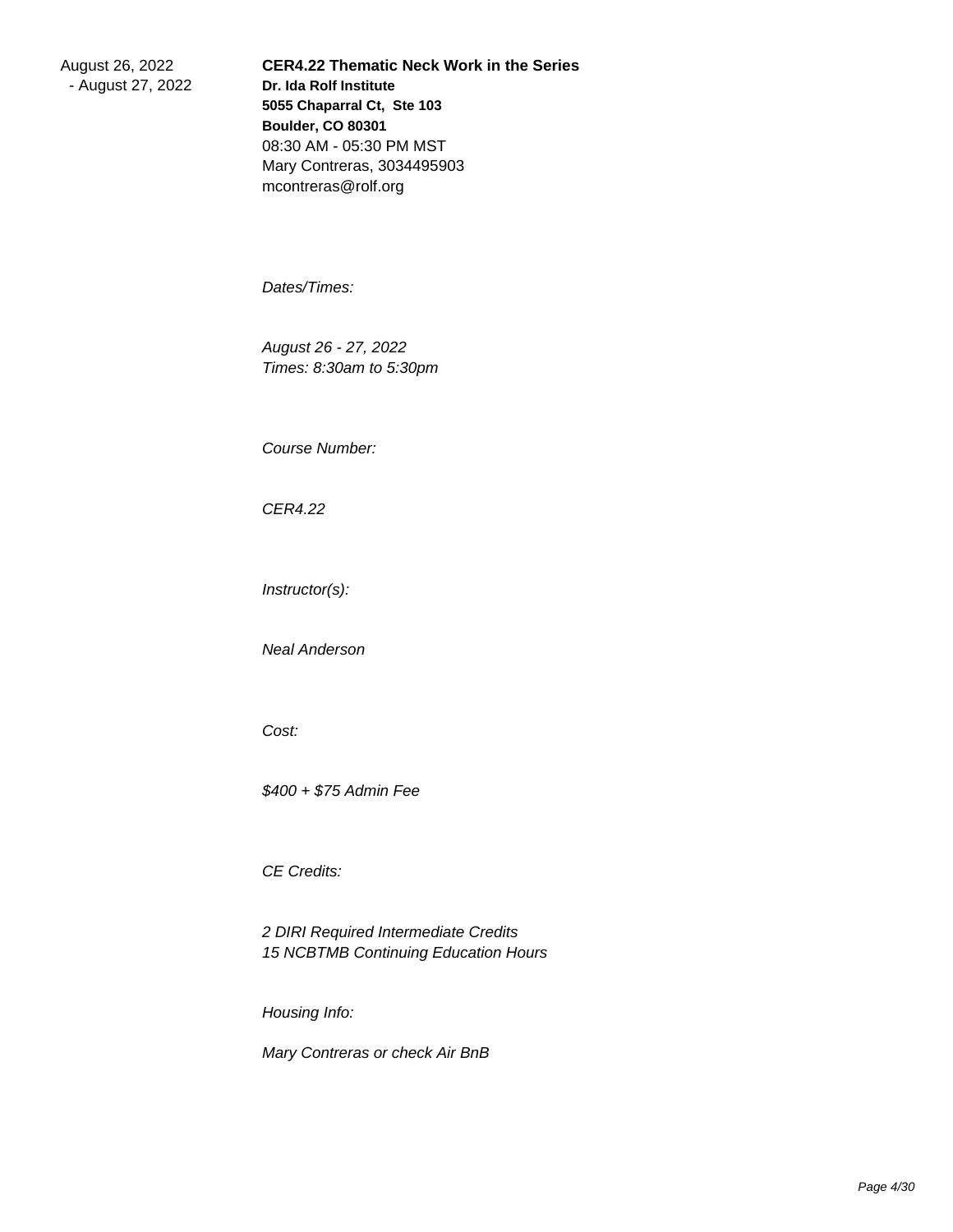September 5, 2022 - November 17, 2022 **AT1.22 Advanced Training Dr. Ida Rolf Institute 5055 Chaparral Ct. Ste. 103 Boulder, CO 80301** 9:00am - 5:30pm, Monday through Thursday Mary Contreras, 303-449-5903 mcontreras@rolf.org

 Dates/Times:

 Part 1 / September 5 - September 22, 2022 Part 2 / October 31 - November 17, 2022

 Times: 9:00am - 5:30pm, Monday through Thursday

 Instructors:

 Russell Stolzoff with Bethany Ward

 Cost:

 \$7,138 + \$75 fees (\$300 deposit + 4 monthly payments of \$1,728.25 beginning July 1, 2022)

 Housing Info:

 Contact Mary Contreras for check AirBnB.

September 8, 2022 **Body Flow: Strengthen the 10-Series with Movement Online via Zoom** 06:30 PM - 07:30 PM EST Jennifer Hayes, therolfingstudio@gmail.com See below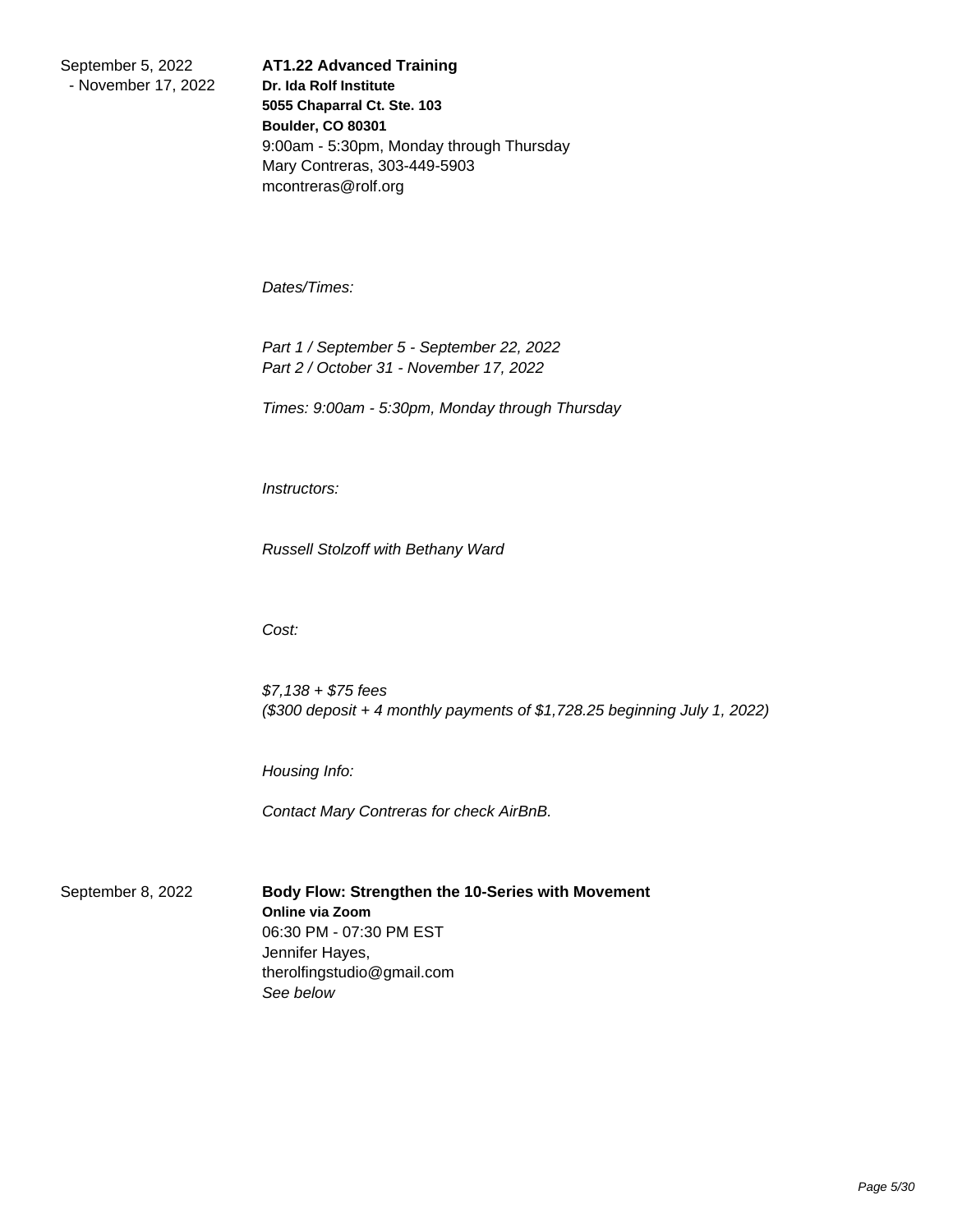## **RMW4.22 Breathing and Walking Online via Zoom and Canvas** Zoom meetings every Wednesday and Sunday from 9am to 11:30am Pacific Time Per Haaland, 831-479-9565 perhaaland@baymoon.com

 Dates/Times:

 4-week class starting September 14, 2022 and going through October 9, 2022. The hours will be Wednesdays and Sundays from 9am to 11:30am Pacific Time, with an additional 2.5 hrs/week for student homework/reading/video/practice sessions etc.

 Course Number:

 RMW4.22

 Instructor(s):

 Per Haaland

 Cost:

 \$500+ \$75 admin fee Register by 9/7/2022 to save \$50

 CE Credits:

 4 Rolf Movement credits towards the Advanced Training Pre-Requisite 30 NCBTMB Continuing Education Hours (20 hours Webinar, 10 hours Home Study) 20 CBSI Continuing Education Hours \*\*Not eligible for Rolf Movement Certification credit

 Class Info:

 Contact Per Haaland for more information. Telephone: 831-479-9565 Email: perhaaland@baymoon.com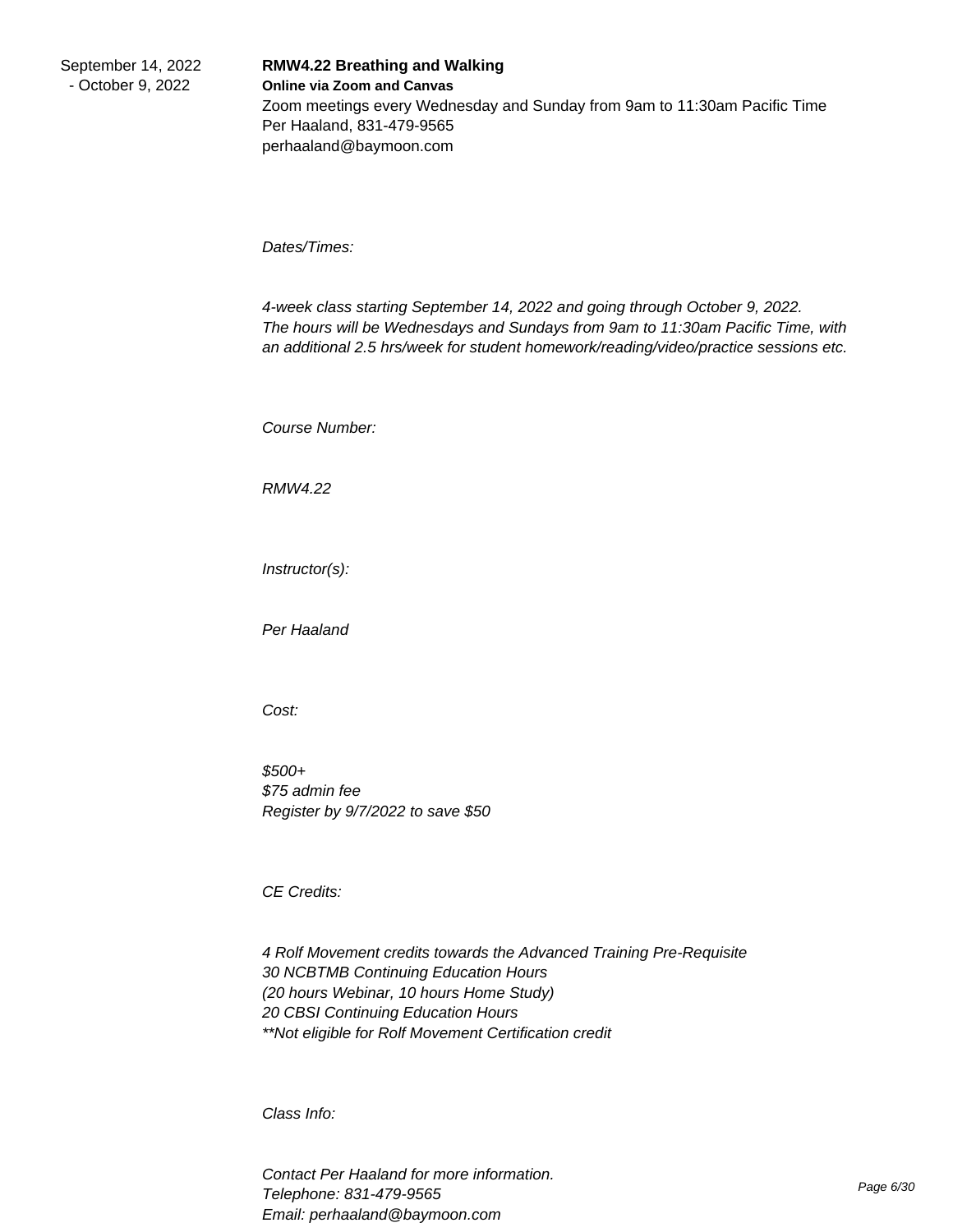| September 19, 2022<br>- May 9, 2023 | 2022 Advanced Training- ERA<br>Jonathan Bewusst-Sein GmbH                                               |
|-------------------------------------|---------------------------------------------------------------------------------------------------------|
|                                     | KellerstraŸe 5                                                                                          |
|                                     | Chieming, 83339                                                                                         |
|                                     | 9:00am to 6:00pm                                                                                        |
|                                     | Martina Berger, +49 (0)89 / 543 709                                                                     |
|                                     | martina.berger@rolfing.org                                                                              |
|                                     | Cost: € 4900                                                                                            |
|                                     | Registration and down payment: $\epsilon$ 500.- required after registration                             |
|                                     | Language: English                                                                                       |
|                                     | Contact Martina Berger for more information.                                                            |
| September 20, 2022                  | <b>Board of Director's Meeting</b>                                                                      |
|                                     | Dr. Ida Rolf Institute                                                                                  |
|                                     | 02:00 PM - 04:00 PM MST                                                                                 |
|                                     | Libby Eason,                                                                                            |
|                                     | bodfaculty2rep@rolf.org                                                                                 |
|                                     | Join us, every third Tuesday of the month at 2:00pm MST.                                                |
|                                     | RSVP to Libby Eason at least three days prior if you would like to have a<br>slot to address the Board. |

three-minute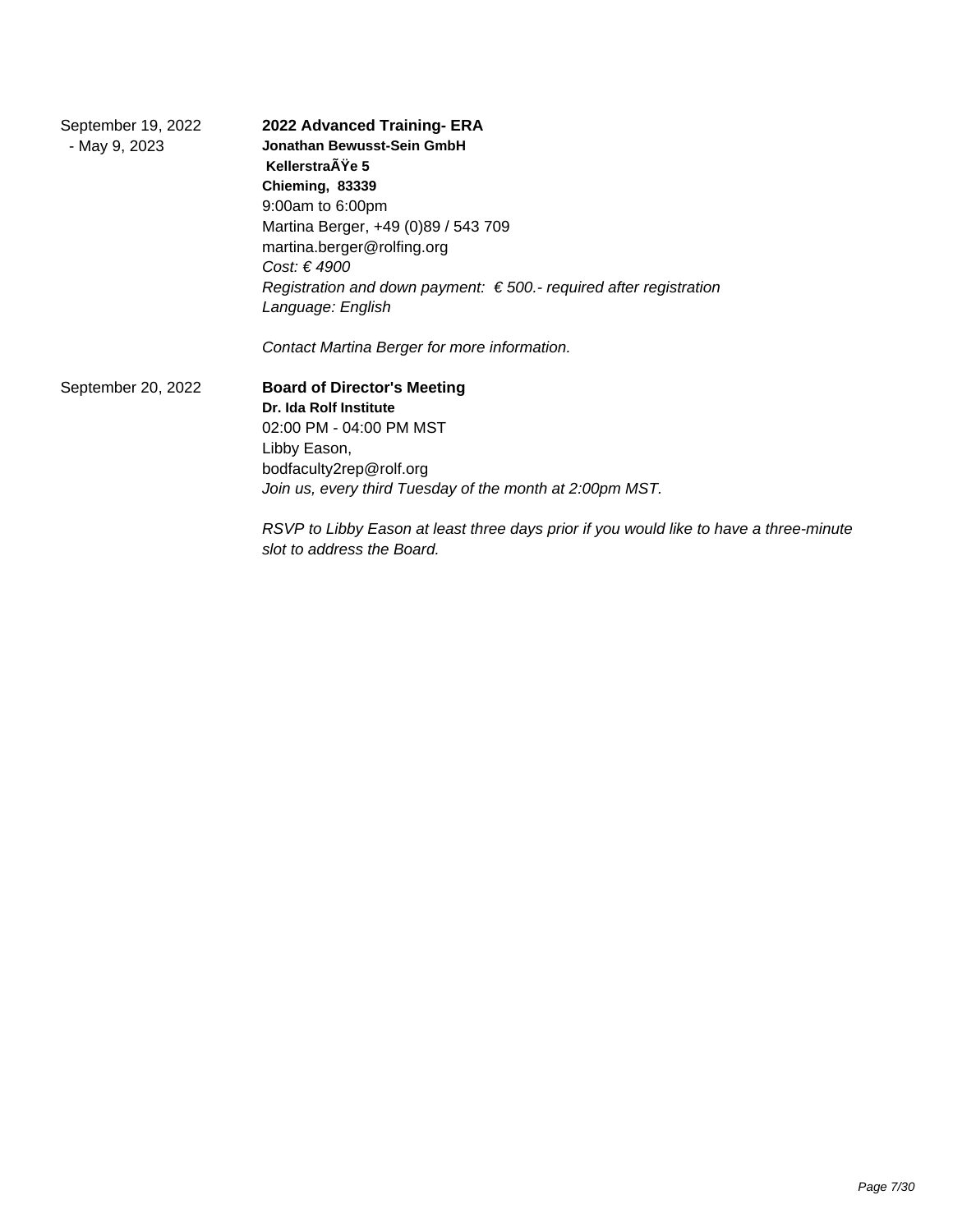September 23, 2022 - September 25, 2022 **CER5.22 Pelvic Girdle and Legs, with Tessy Brungardt Dr. Ida Rolf Institute 5055 Chaparral Ct, Ste 103 Boulder, CO 80301** 08:30 AM - 06:00 PM MST Mary Contreras, 3034495903 mcontreras@rolf.org

 Dates/Times:

 Septemer 23 - September 25, 2022 Times: 9:00am to 6:00pm (lunch from 12:30pm to 1:30pm)

 Course Number:

 CER5.22

 Instructor(s):

 Tessy Brungardt

 Cost:

 \$600 + \$75 Admin Fee

 CE Credits:

 3 DIRI Required Intermediate Credits 24 NCBTMB Continuing Education Hours

 Housing Info:

 Mary Contreras or check Air BnB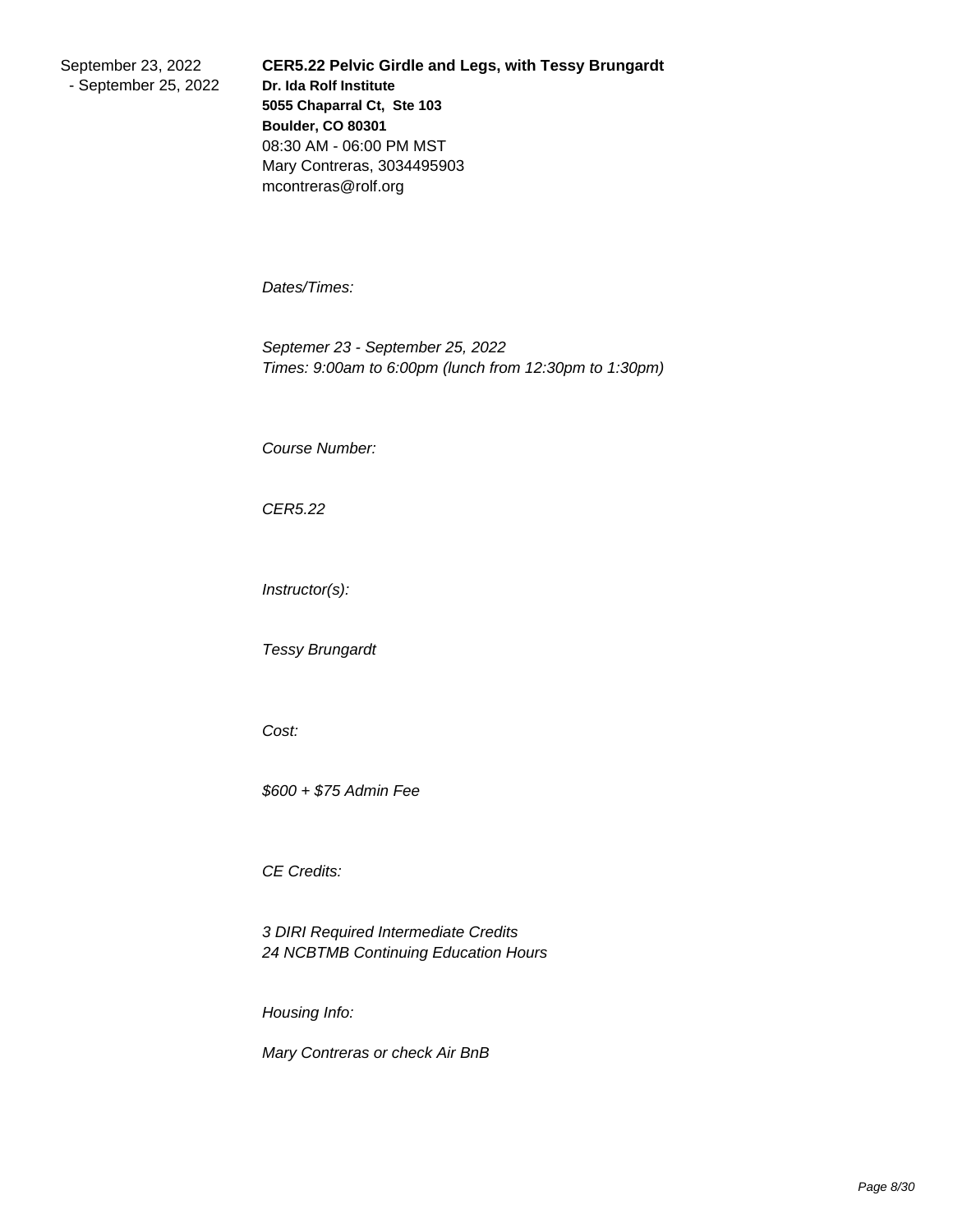| October 3, 2022    | UA4.22 Phase I                                                                         |
|--------------------|----------------------------------------------------------------------------------------|
|                    | Dr. Ida Rolf Institute                                                                 |
|                    | 5055 Chaparral Court, Suite 103                                                        |
|                    | Boulder, Co 80301                                                                      |
|                    | 08:30 AM - 06:00 PM MST                                                                |
|                    | Admissions, 303-449-5903                                                               |
|                    | admissions@rolf.org                                                                    |
|                    | Phase I - UA4.22                                                                       |
|                    | Dates: Oct 3 to Nov 17, 2022                                                           |
|                    | *Dates if transferring in hours: Oct 24 to Nov 17, 2022                                |
|                    | **The transfer date has been moved up one week to allow more time for integration and  |
|                    |                                                                                        |
|                    | to promote student success.                                                            |
|                    | *tuition discounts may apply                                                           |
|                    | Instructor(s): Adam Mentzell & Lu Mueller-Kaul                                         |
|                    | *Classes starting are contingent on a minimum of 12 enrollments. Start and end dates   |
|                    | are subject to change.                                                                 |
|                    | **Please verify dates with Admissions prior to making non-refundable travel            |
|                    | arrangements.                                                                          |
|                    |                                                                                        |
|                    | This is phase 1 of 3. Students must register for the full program (three phases) to be |
|                    | accepted. Scroll down and click the Program Page link to view the full program         |
|                    | schedule.                                                                              |
|                    |                                                                                        |
| October 18, 2022   | <b>Board of Director's Meeting</b>                                                     |
|                    | Dr. Ida Rolf Institute                                                                 |
|                    | 02:00 PM - 04:00 PM MST                                                                |
|                    | Libby Eason,                                                                           |
|                    | bodfaculty2rep@rolf.org                                                                |
|                    | Join us, every third Tuesday of the month at 2:00pm MST.                               |
|                    |                                                                                        |
|                    | RSVP to Libby Eason at least three days prior if you would like to have a three-minute |
|                    | slot to address the Board.                                                             |
|                    |                                                                                        |
| October 21, 2022   | <b>Rolf Movement Certification Training 2022-2023- ERA</b>                             |
| - December 5, 2023 | European Rolfing Association e.V.                                                      |
|                    | Saarstr. 5                                                                             |
|                    | <b>Munich, 80797</b>                                                                   |
|                    | 09:00 AM - 06:00 PM CET                                                                |
|                    | Martina Berger, +49-89-54370941                                                        |
|                    | training@rolfing.org                                                                   |
|                    | Cost: € 6450                                                                           |
|                    | Registration and down payment: $\epsilon$ 500.- required after registration.           |
|                    | Language: English                                                                      |
|                    |                                                                                        |
|                    | Contact Martina Berger for more information.                                           |
|                    |                                                                                        |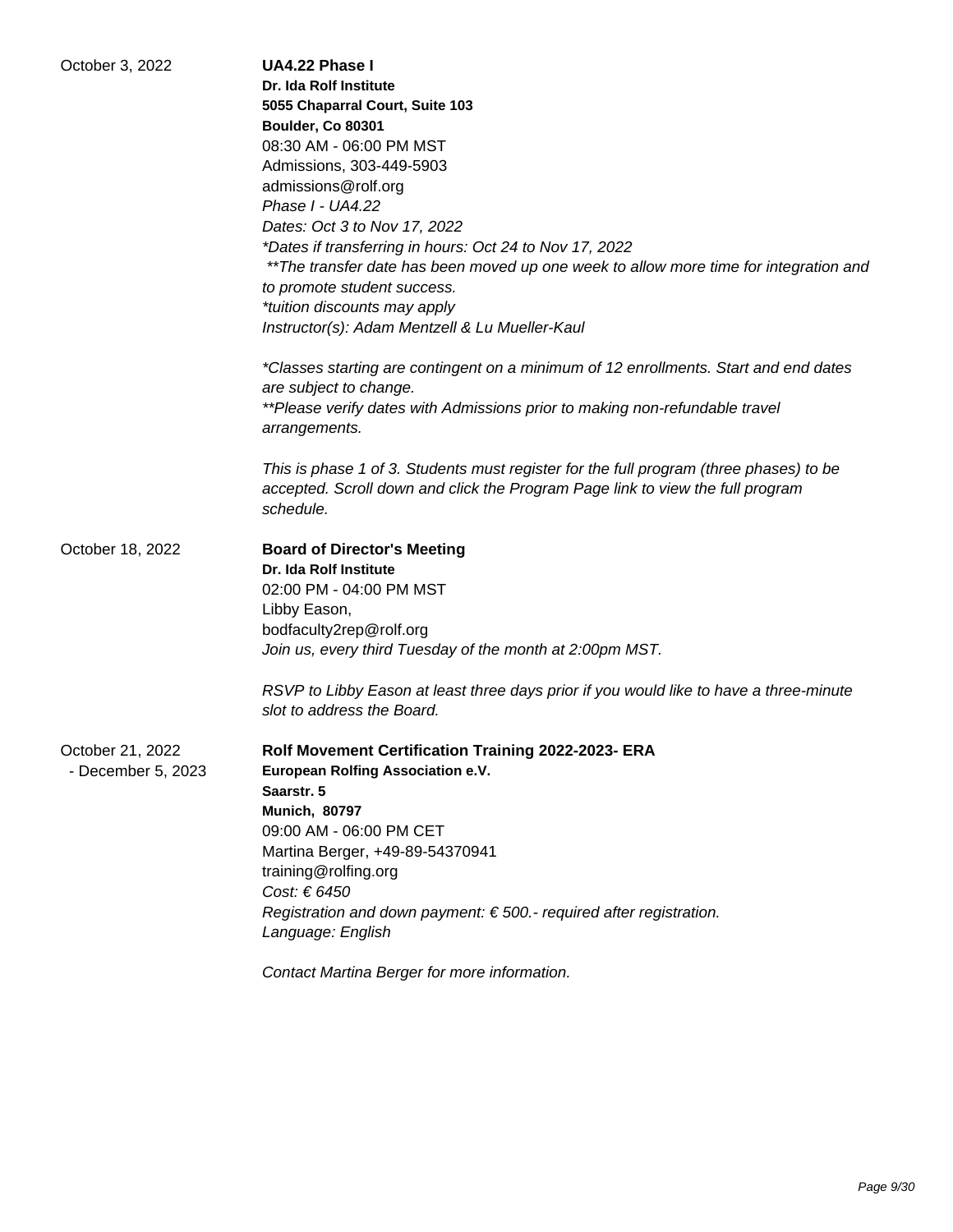October 22, 2022 - October 26, 2022 **CER6.22 The Cranium and Cranial Relationships Dr. Ida Rolf Institute 5055 Chaparral Ct, Ste 103 Boulder, CO 80301** 08:30 AM - 05:30 PM MST Mary Contreras, 3034495903 mcontreras@rolf.org

 Dates/Times:

 October 22 - October 26, 2022 Times: 8:30am to 5:30pm, with 1 hour for lunch

 Course Number:

 CER6.22

 Instructor(s):

 Thomas Walker

 Cost:

 \$1000 + \$75 Admin Fee

 CE Credits:

 5 DIRI Required Intermediate Credits 37.5 NCBTMB Continuing Education Hours

 Housing Info:

 Mary Contreras or check Air BnB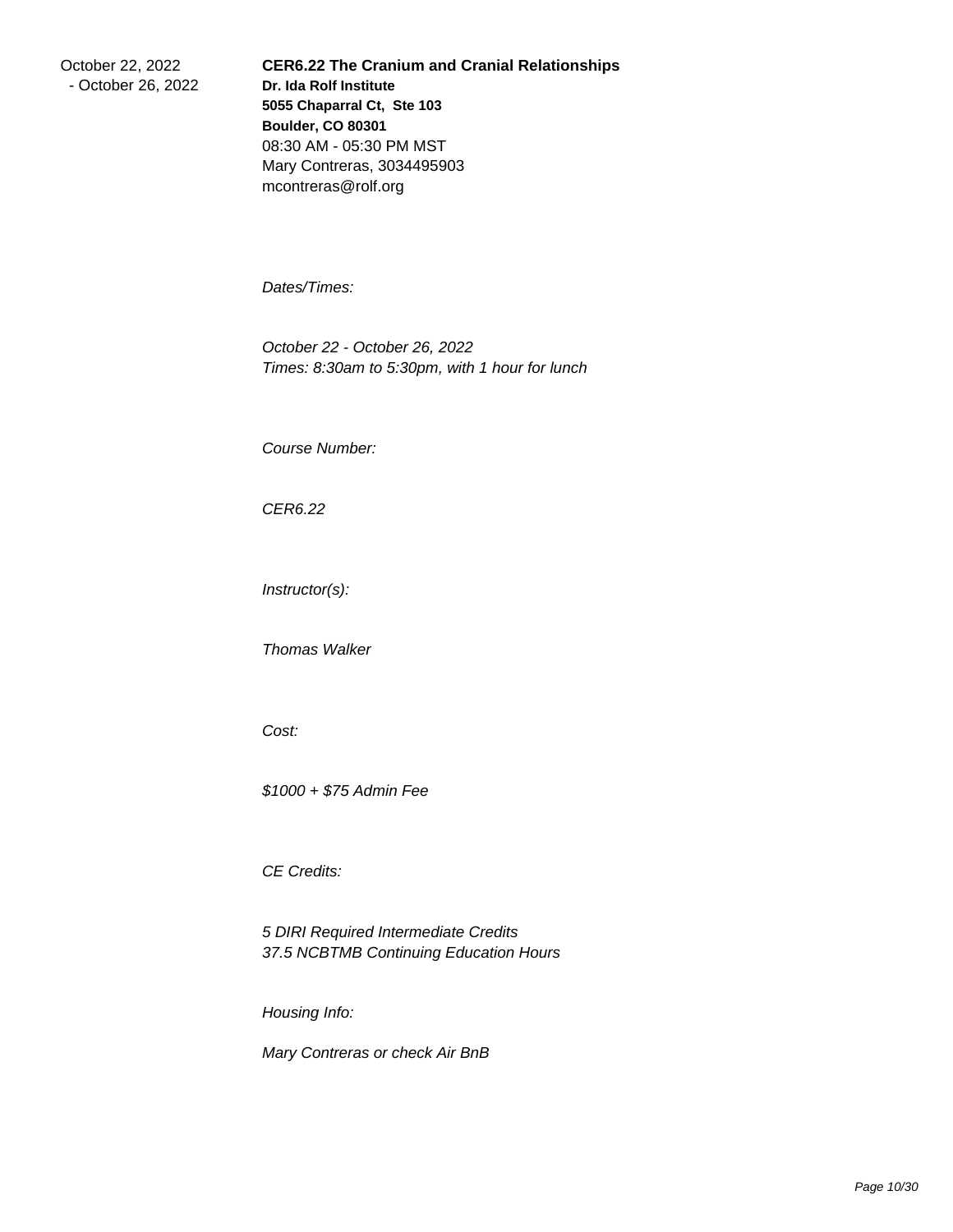| October 24, 2022<br>- December 16, 2022 | ERA Basic Rolfing Training Phase II: Embodiment of the Rolfing Process<br>Dr. Ida Rolf Institute® Europe<br>Saarstrasse 5<br><b>Munich, 80797</b><br>Mon-Fri, 9am-6pm<br>Martina Berger, +49 (0)89 / 54370941<br>training@rolfing.org<br>ERA Basic Rolfing Training Phase II: Embodiment of the Rolfing Process |
|-----------------------------------------|-----------------------------------------------------------------------------------------------------------------------------------------------------------------------------------------------------------------------------------------------------------------------------------------------------------------|
| November 15, 2022                       | <b>Board of Director's Meeting</b><br><b>Dr. Ida Rolf Institute</b><br>02:00 PM - 04:00 PM MST<br>Libby Eason,<br>bodfaculty2rep@rolf.org<br>Join us, every third Tuesday of the month at 2:00pm MST.<br>RSVP to Libby Eason at least three days prior if you would like to have a three-minute                 |
|                                         | slot to address the Board.<br><b>UB2.23 Phase II</b>                                                                                                                                                                                                                                                            |
| January 9, 2023                         | <b>Dr. Ida Rolf Institute</b><br>5055 Chaparral Court, Suite 103<br>Boulder, Co 80301<br>Times are TBD<br>Admissions, 303-449-5903<br>admissions@rolf.org<br>Phase II - UB2.23<br>Dates: Jan 9 to Mar 2, 2023<br>Instructor(s): Sara Bayer                                                                      |
|                                         | This is phase 2 of 3. Students must register for the full program (three phases) to be<br>accepted. Scroll down and click the Program Page link to view the full program<br>schedule.                                                                                                                           |
|                                         | *Classes starting are contingent on a minimum of 12 enrollments. Start and end dates<br>are subject to change.<br>**Please verify dates with Admissions prior to making non-refundable travel<br>arrangements.                                                                                                  |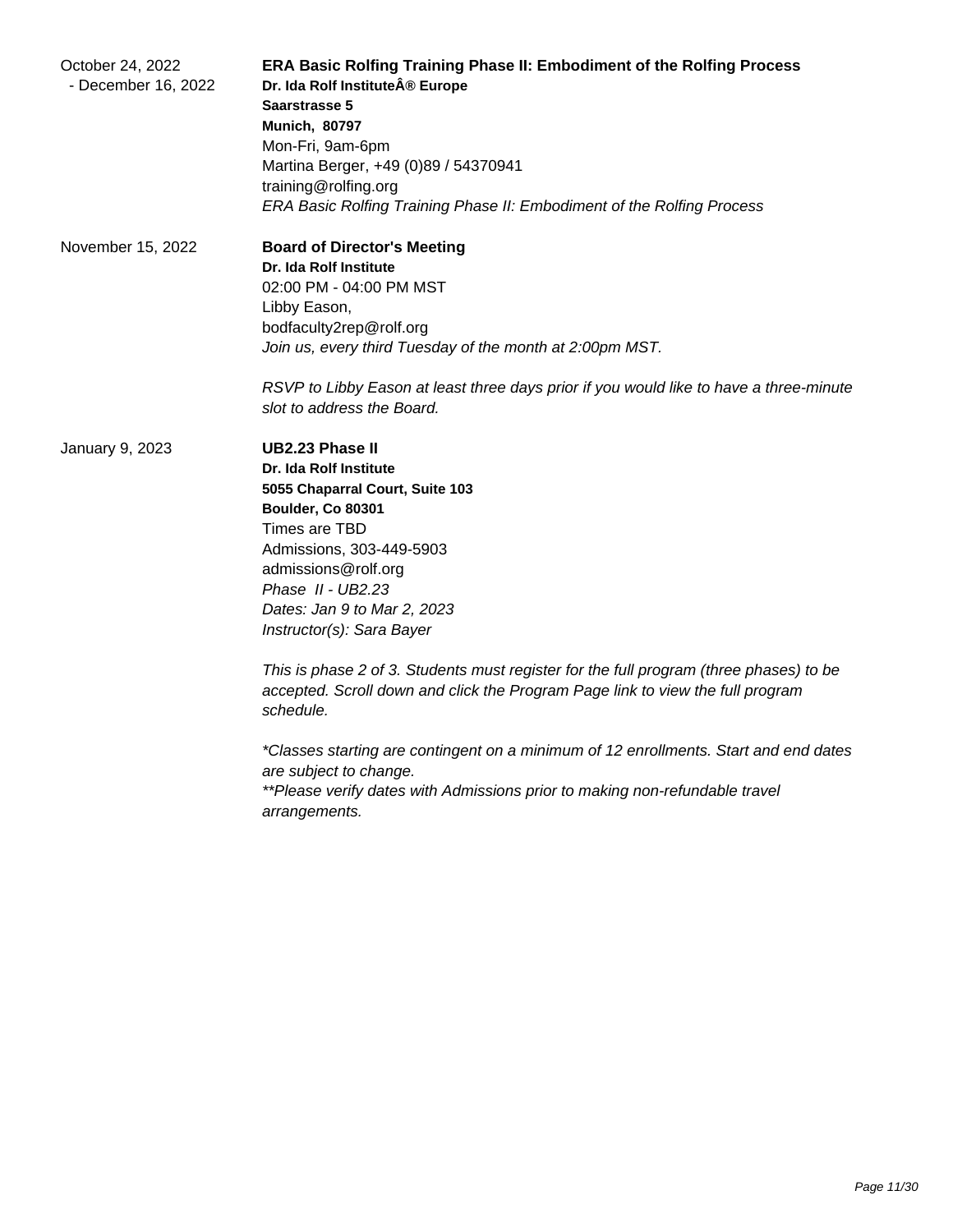January 23, 2023 - January 27, 2023 **RMI1.23 Rolf Movement Integration - Intensive Dr. Ida Rolf Institute 5055 Chaparral Court, Suite 103 Boulder, CO 80301** 09:00 AM - 06:00 PM MST Mary Contreras, 303-449-5903 mcontreras@rolf.org

 Dates/Times:

 January 23 - January 27, 2023 Times: 9:00am to 6:00pm M-F

 Course Number:

 RMI1.23

 Instructor(s):

 TBD

 Cost:

 \$1,109 + \$75 administrative fee

 CE Credits:

 5 Rolf Movement Credits 37.5 NCBTMB Continuing Education Hours

 Class Info:

 Save 20% (\$221.80) when you register by 12/24/2022.

 Housing Info: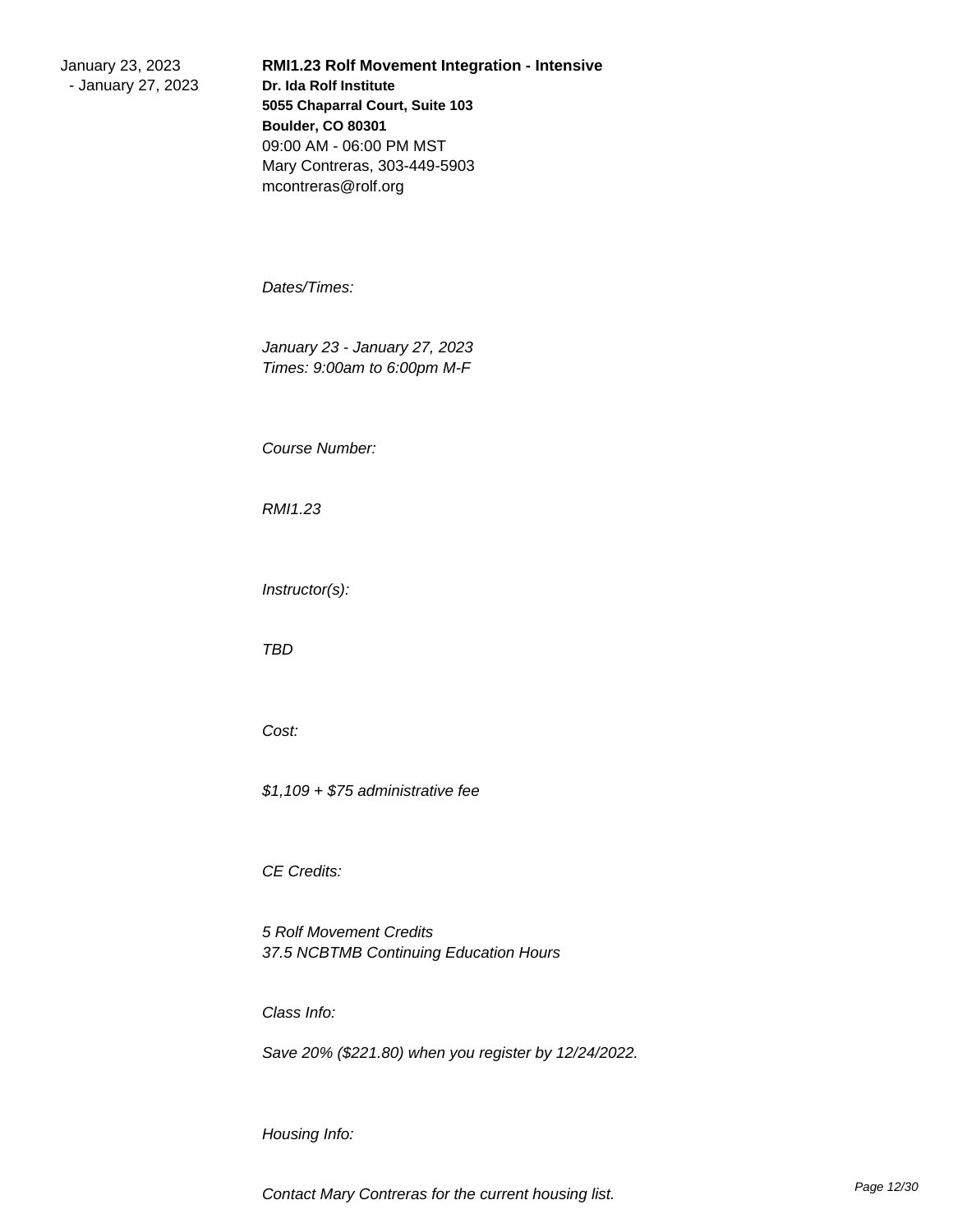February 13, 2023 - April 5, 2023 **ERA Basic Rolfing Training Phase III: Practical Application "Working with Clients" Dr. Ida Rolf Institute® Europe Saarstrasse 5 Munich, 80797** Mon-Fri, 9am-6pm Martina Berger, +49 (0)89 / 54370941 training@rolfing.org ERA Basic Rolfing Training Phase III: Practical Application "Working with Clients"

March 13, 2023 **UA1.23 Phase I**

**Dr. Ida Rolf Institute 5055 Chaparral Court, Suite 103 Boulder, Co 80301** 08:30 AM - 06:00 PM MST Admissions, 303-449-5903 admissions@rolf.org Phase I - UA1.23 Dates: March 13 to April 27, 2023 \*Dates if transferring in hours: April 3 to April 27, 2023 \*tuition discounts may apply Instructor(s): TBA

\*Classes starting are contingent on a minimum of 12 enrollments. Start and end dates are subject to change. \*\*Please verify dates with Admissions prior to making non-refundable travel arrangements.

This is phase 1 of 3. Students must register for the full program (three phases) to be accepted. Scroll down and click the Program Page link to view the full program schedule.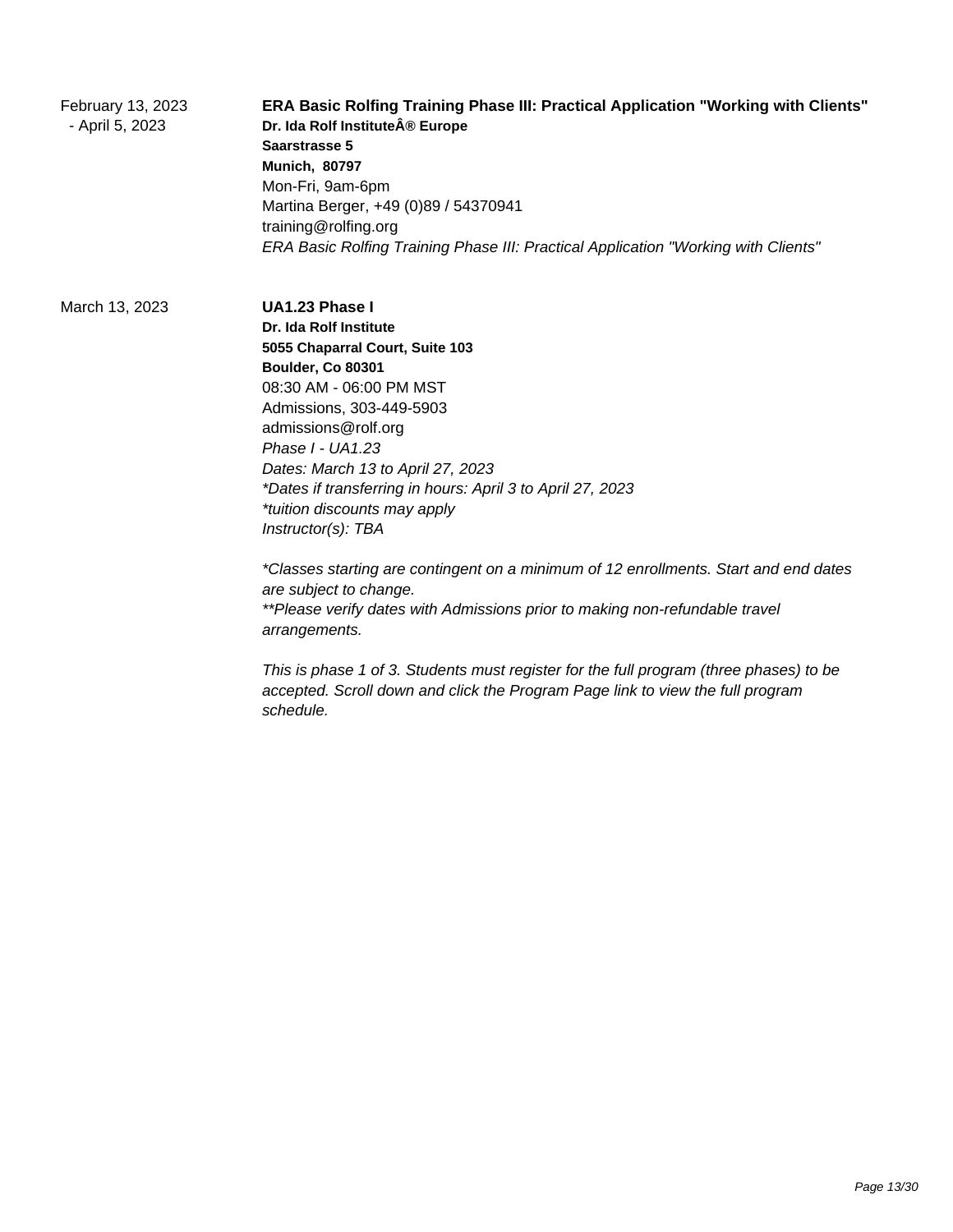March 20, 2023 - March 24, 2023 **RMI2.23 Rolf Movement Integration - Intensive Dr. Ida Rolf Institute 5055 Chaparral Court, Suite 103 Boulder, CO 80301** 09:00 AM - 06:00 PM MST Mary Contreras, 303-449-5903 mcontreras@rolf.org

 Dates/Times:

 March 20 - March 24, 2023 Times: 9:00am to 6:00pm M-F

 Course Number:

 RMI2.23

 Instructor(s):

 TBD

 Cost:

 \$1,109 + \$75 administrative fee

 CE Credits:

 5 Rolf Movement Credits 37.5 NCBTMB Continuing Education Hours

 Class Info:

 Save 20% (\$221.80) when you register by 2/18/2023.

 Housing Info: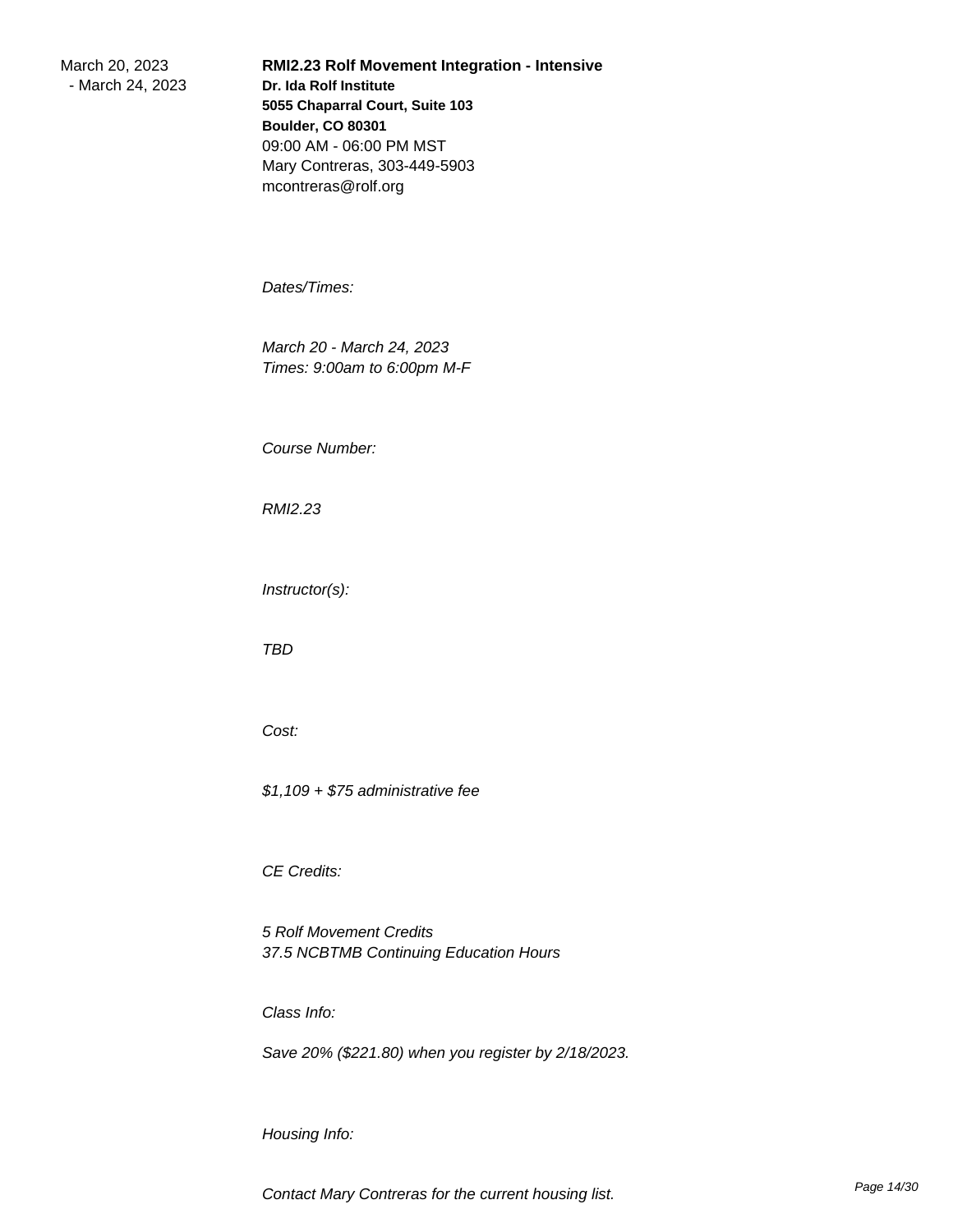March 27, 2023 **UC3.23 Phase III**

**Dr. Ida Rolf Institute 5055 Chaparral Court, Suite 103 Boulder, CO 80301** Tiems are TBD Admissions, 303-449-5903 admissions@rolf.org Phase III - UC3.23 Dates: Mar 27 to May 23, 2023 Instructor(s): Tessy Brungardt

May 19th is the commencement ceremony for this program. Please invite your friends and family to come and celebrate with you.

The final student Assessment will be held May 22-23. Students are free to leave once they complete their Assessment.

\*Classes starting are contingent on a minimum of 12 enrollments. Start and end dates are subject to change.

\*\*Please verify dates with Admissions prior to making non-refundable travel arrangements.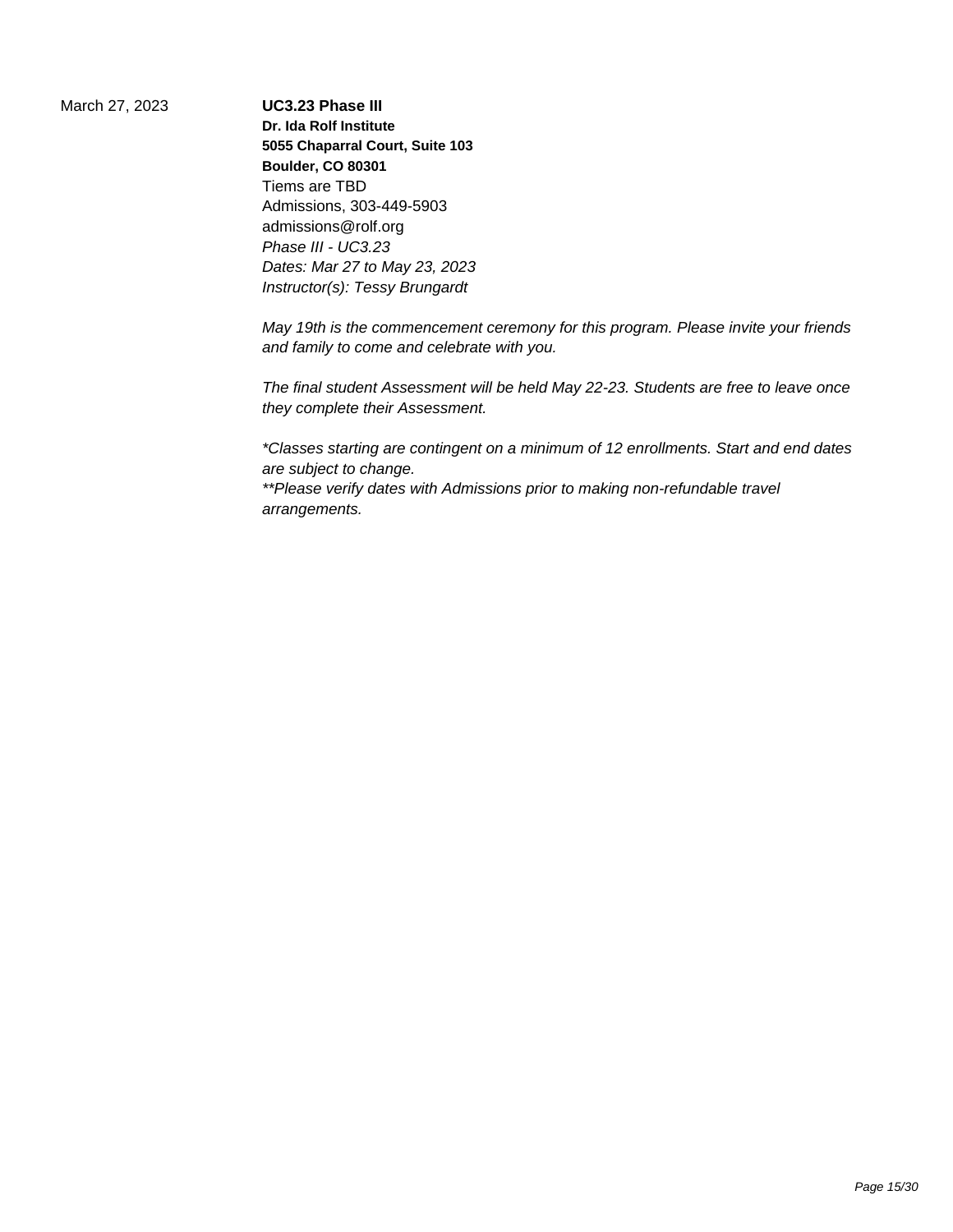May 22, 2023 - May 26, 2023 **RMI3.23 Rolf Movement Integration - Intensive Dr. Ida Rolf Institute 5055 Chaparral Court, Suite 103 Boulder, CO 80301** 09:00 AM - 06:00 PM MST Mary Contreras, 303-449-5903 mcontreras@rolf.org

 Dates/Times:

 May 22 - May 26, 2023 Times: 9:00am to 6:00pm M-F

 Course Number:

 RMI3.23

 Instructor(s):

 TBD

 Cost:

 \$1,109 + \$75 administrative fee

 CE Credits:

 5 Rolf Movement Credits 37.5 NCBTMB Continuing Education Hours

 Class Info:

 Save 20% (\$221.80) when you register by 4/22/2023.

 Housing Info: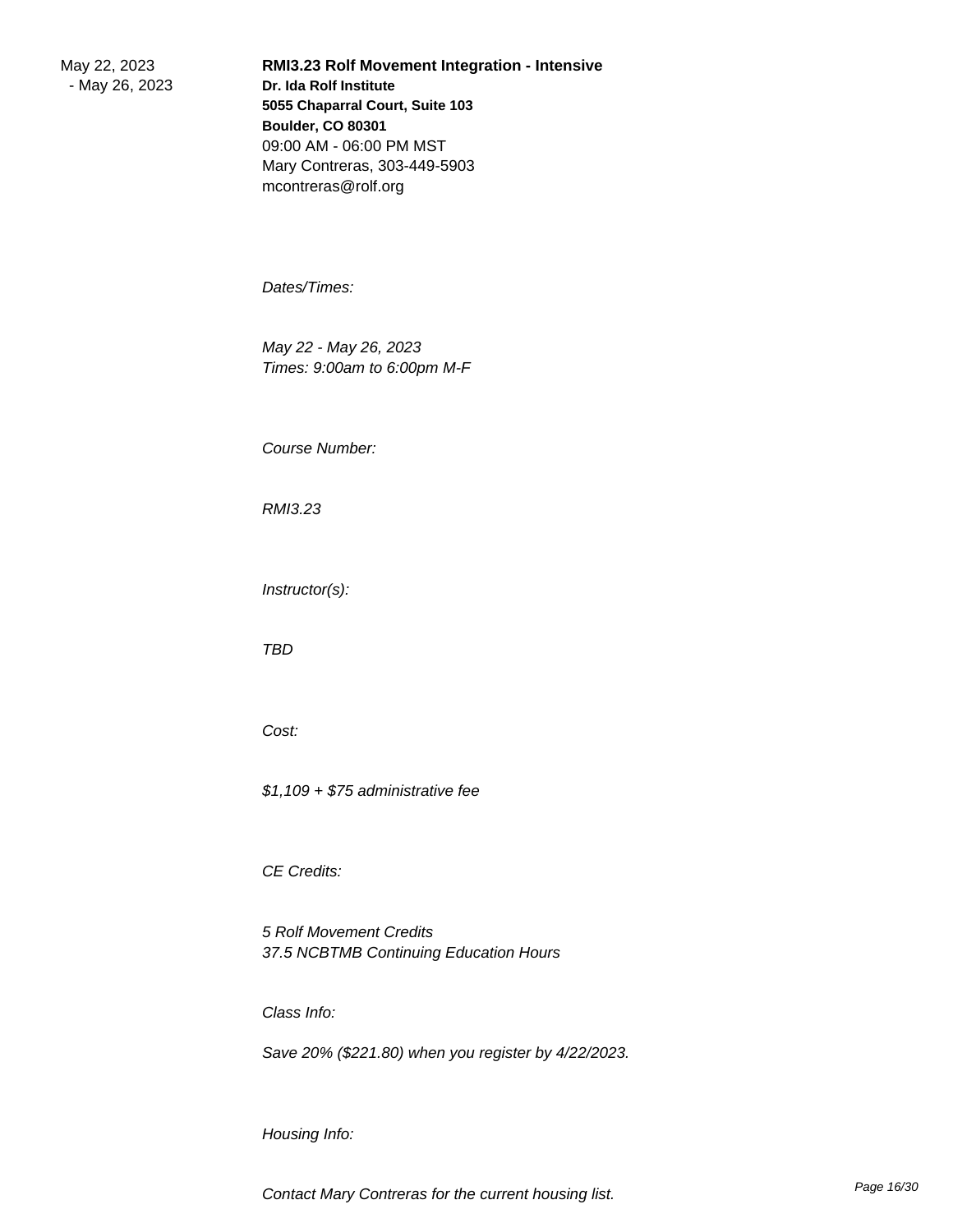May 29, 2023 **UB1.23 Phase II Dr. Ida Rolf Institute 5055 Chaparral Court, Suite 103 Boulder, Co 80301** Times are TBD Admissions, 303-449-5903 admissions@rolf.org Phase II - UB1.23 Dates: May 29 to July 20, 2023 Instructor(s): Kevin McCoy

> \*Classes starting are contingent on a minimum of 12 enrollments. Start and end dates are subject to change. \*\*Please verify dates with Admissions prior to making non-refundable travel arrangements.

This is phase 2 of 3. Students must register for the full program (three phases) to be accepted. Scroll down and click the Program Page link to view the full program schedule.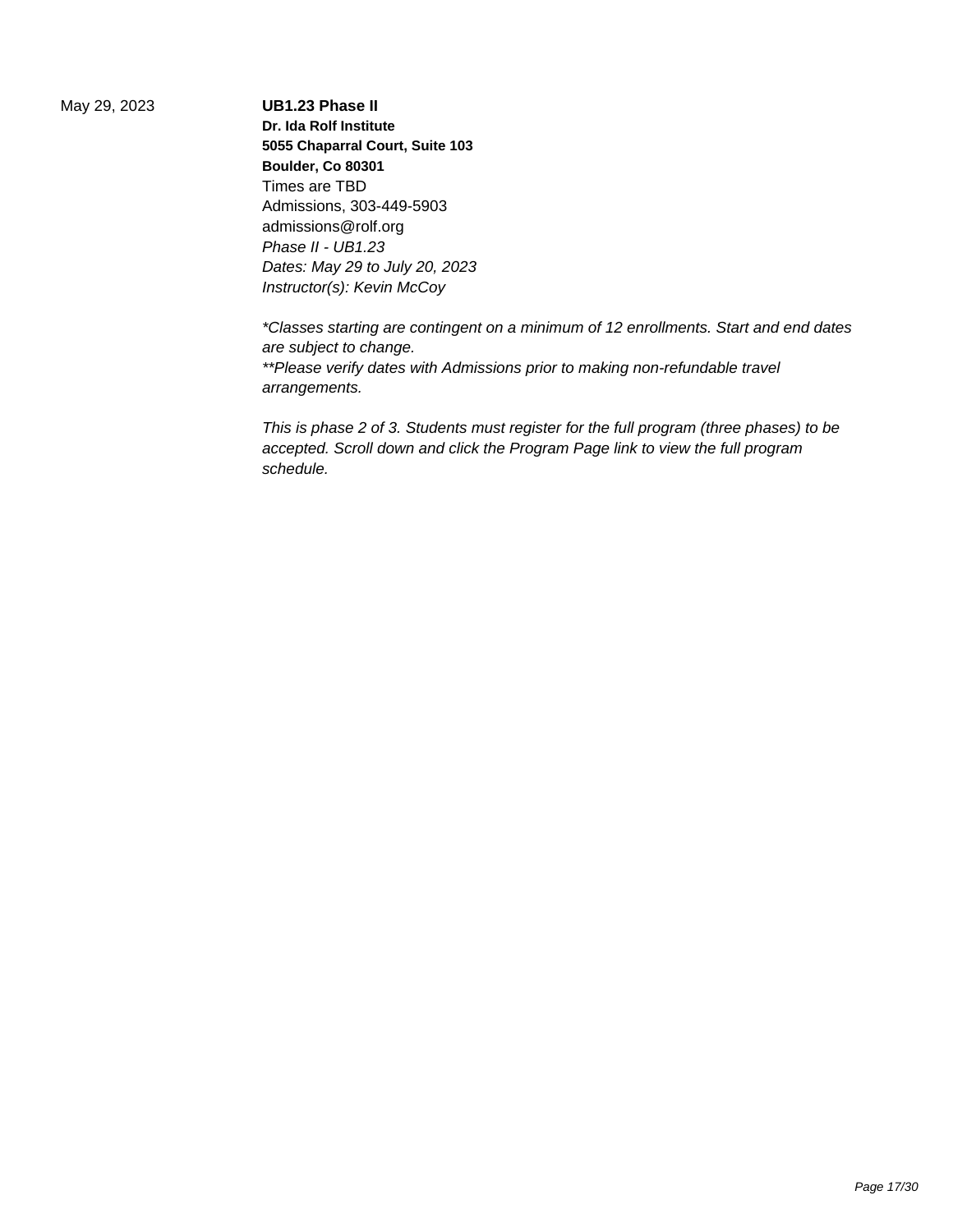June 5, 2023 - September 28, 2023

**AT2.23 Advanced Training Dr. Ida Rolf Institute 5055 Chaparral Ct. Ste. 103 Boulder, CO 80301** 09:00 AM - 05:30 PM MST Mary Contreras, 303-449-5903 mcontreras@rolf.org

 Dates/Times:

 Part 1 / June 5 - June 22, 2023 Part 2 / September 11 - September 28, 2023

 Times: 9:00am to 5:30pm

 Instructors:

 Juan David Velez & Rebecca Carli-Mills

 Cost:

 \$7,352 + \$75 fees (\$300 deposit + 5 monthly payments of \$1,425.40 beginning April, 2023)

 Housing Info:

 Contact Mary Contreras for check AirBnB.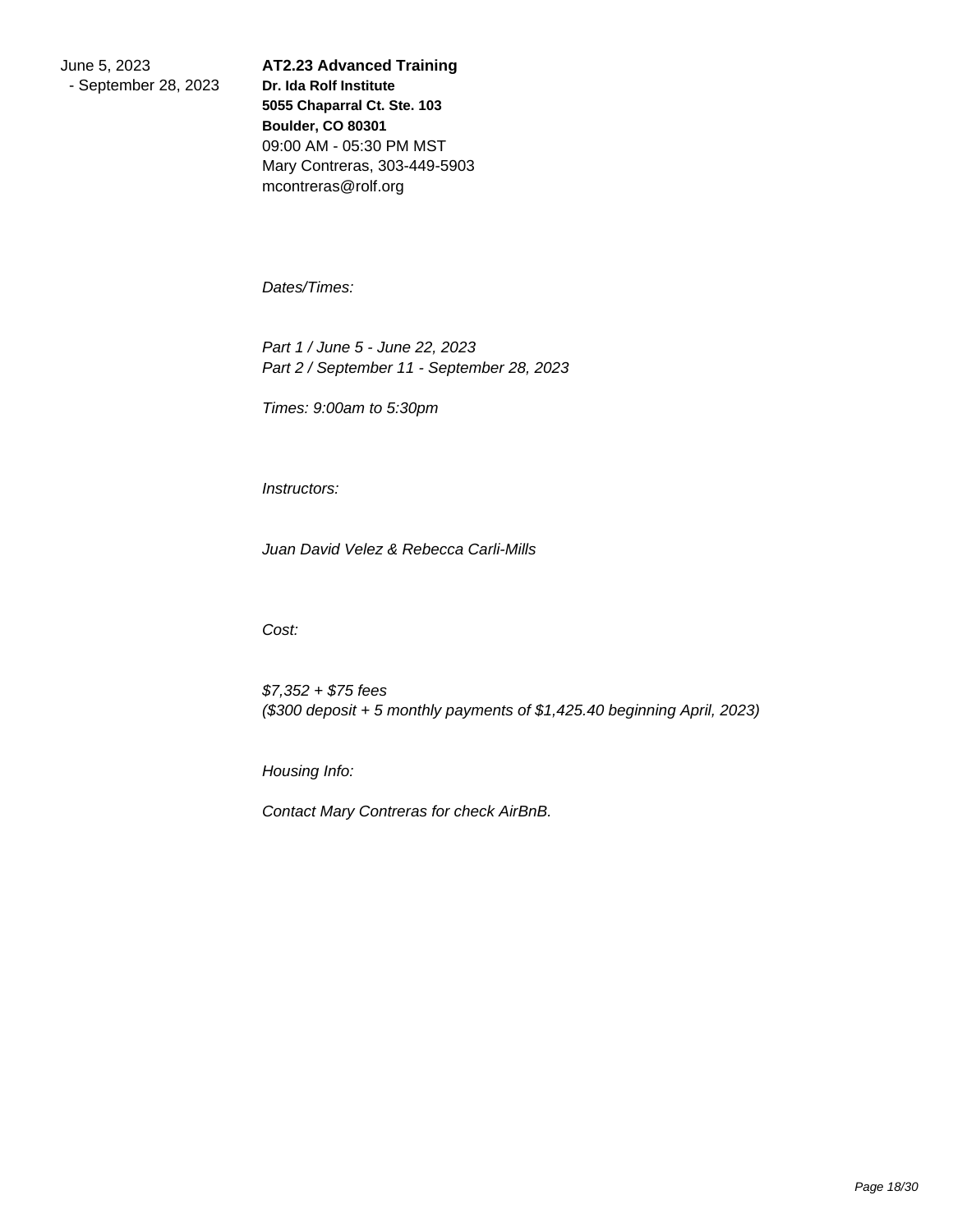July 10, 2023 **UA3.23 Phase I**

**Dr. Ida Rolf Institute 5055 Chaparral Court, Suite 103 Boulder, Co 80301** 08:30 AM - 06:00 PM MST Admissions, 303-449-5903 admissions@rolf.org Phase I - UA3.23 Dates: July 10 to August 24, 2023 \*Dates if transferring in hours: Jun 26 to Jul 20, 2023 \*tuition discounts may apply Instructor(s): TBA

\*Classes starting are contingent on a minimum of 12 enrollments. Start and end dates are subject to change. \*\*Please verify dates with Admissions prior to making non-refundable travel arrangements.

This is phase 1 of 3. Students must register for the full program (three phases) to be accepted. Scroll down and click the Program Page link to view the full program schedule.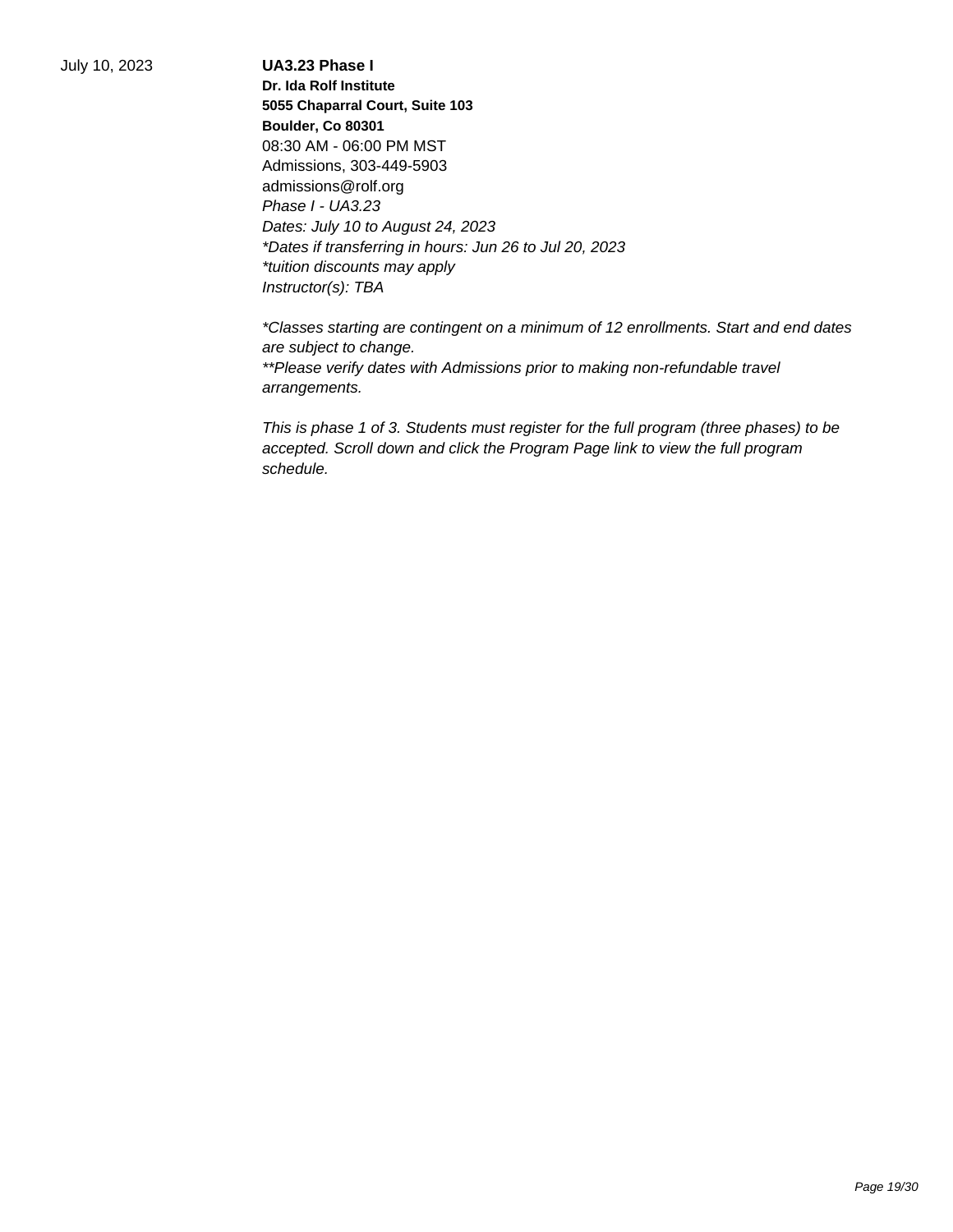July 24, 2023 - July 28, 2023 **RMI4.23 Rolf Movement Integration - Intensive Dr. Ida Rolf Institute 5055 Chaparral Court, Suite 103 Boulder, CO 80301** 09:00 AM - 06:00 PM MST Mary Contreras, 303-449-5903 mcontreras@rolf.org

 Dates/Times:

 July 24 - July 28, 2023 Times: 9:00am to 6:00pm M-F

 Course Number:

 RMI4.23

 Instructor(s):

 TBD

 Cost:

 \$1,109 + \$75 administrative fee

 CE Credits:

 5 Rolf Movement Credits 37.5 NCBTMB Continuing Education Hours

 Class Info:

 Save 20% (\$221.80) when you register by 06/24/2023.

 Housing Info: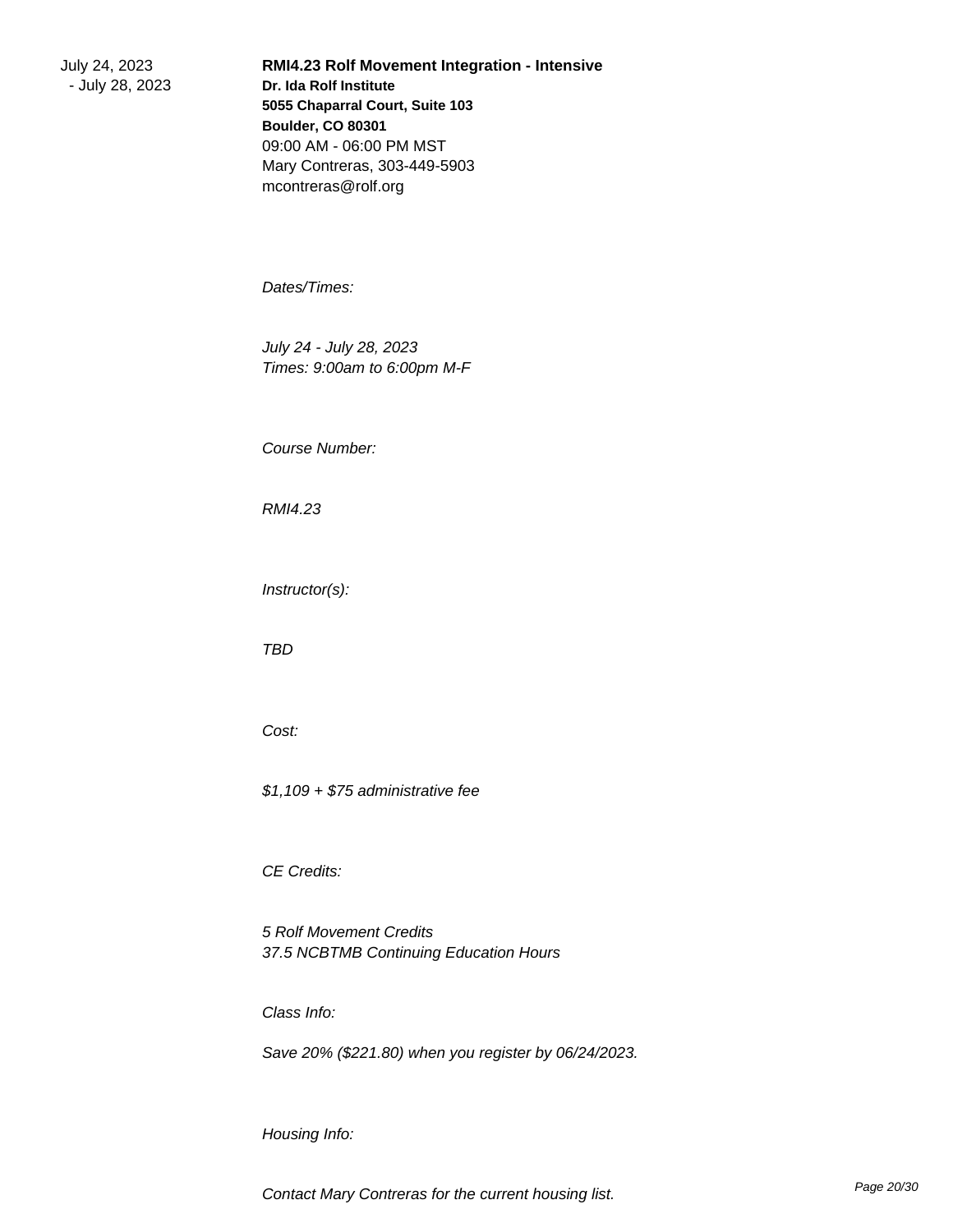| August 21, 2023    | UC2.23 Phase III                                                                                                                                                                                            |
|--------------------|-------------------------------------------------------------------------------------------------------------------------------------------------------------------------------------------------------------|
|                    | Times are TBD                                                                                                                                                                                               |
|                    | Admissions, 303-449-5903                                                                                                                                                                                    |
|                    | admissions@rolf.org                                                                                                                                                                                         |
|                    | Phase III - UC2.23                                                                                                                                                                                          |
|                    | Dates: August 21 to October 17, 2023                                                                                                                                                                        |
|                    | Instructor(s): Ray McCall                                                                                                                                                                                   |
|                    | October 13th is the commencement ceremony for this program. The final student<br>Assessment will be held on October 16th and 17th. Students are free to leave once they<br>have completed their Assessment. |
|                    | *Classes starting are contingent on a minimum of 12 enrollments. Start and end dates<br>are subject to change.                                                                                              |
|                    | **Please verify dates with Admissions prior to making non-refundable travel<br>arrangements.                                                                                                                |
| September 4, 2023  | UA5.23-SA Phase I                                                                                                                                                                                           |
| - October 20, 2023 | 9 Herte St                                                                                                                                                                                                  |
|                    | Stellenbosch, 7600                                                                                                                                                                                          |
|                    | To Be Determined                                                                                                                                                                                            |
|                    | Admissions, 303-449-5903                                                                                                                                                                                    |
|                    | admissions@rolf.org                                                                                                                                                                                         |
|                    | RP5.23-SA Regional Basic Rolfing Certification Program                                                                                                                                                      |
|                    | Phase I - UA5.23-SA                                                                                                                                                                                         |
|                    | Dates: September 4 - 22, October 2 - 20, 2023                                                                                                                                                               |
|                    | Cost: 42 800 ZAR                                                                                                                                                                                            |

Instructor: Marius Strydom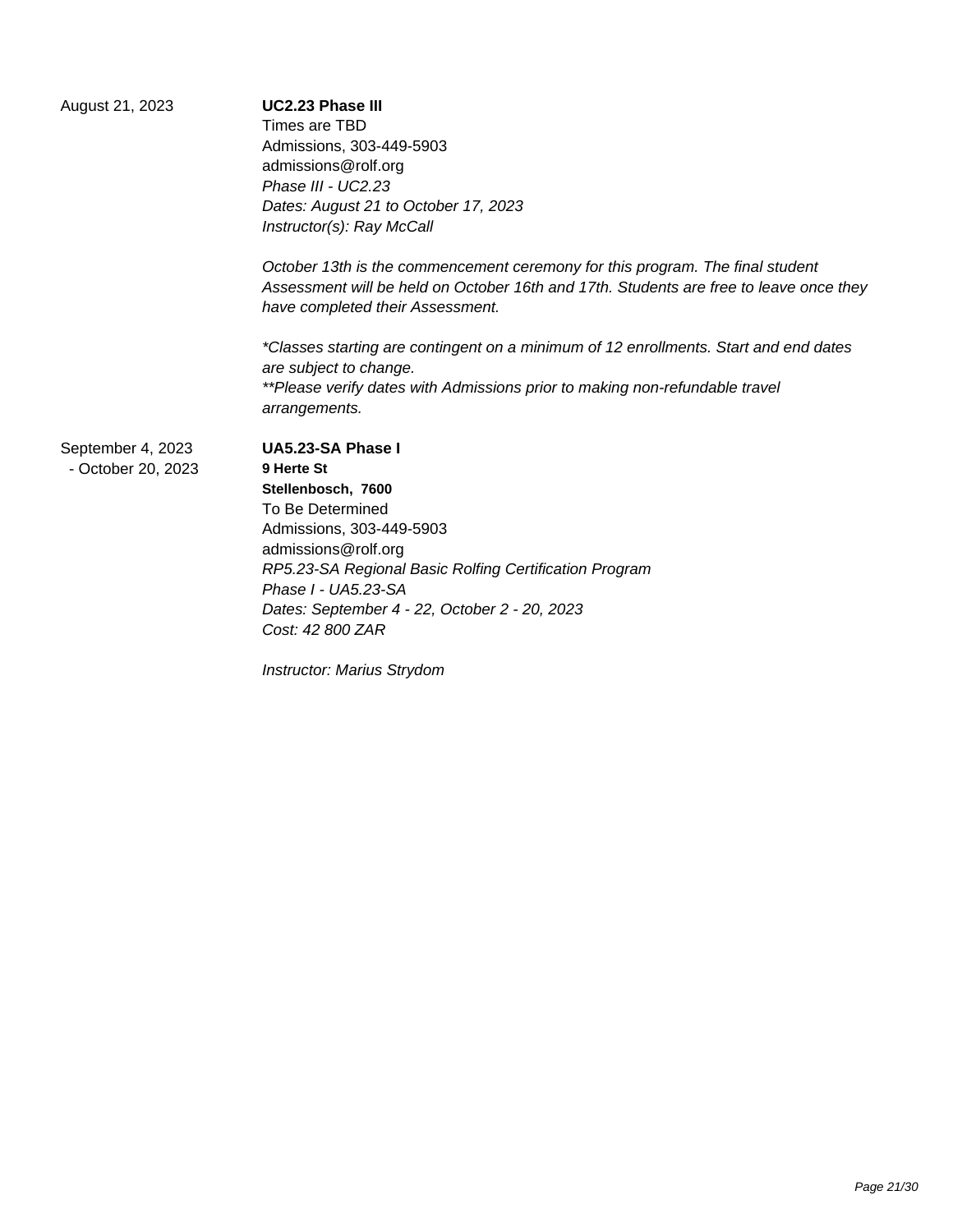September 18, 2023 - September 22, 2023 **RMI5.23 Rolf Movement Integration - Intensive Dr. Ida Rolf Institute 5055 Chaparral Court, Suite 103 Boulder, CO 80301** 09:00 AM - 06:00 PM MST Mary Contreras, 303-449-5903 mcontreras@rolf.org

 Dates/Times:

 September 18 - September 22, 2023 Times: 9:00am to 6:00pm M-F

 Course Number:

 RMI5.23

 Instructor(s):

 TBD

 Cost:

 \$1,109 + \$75 administrative fee

 CE Credits:

 5 Rolf Movement Credits 37.5 NCBTMB Continuing Education Hours

 Class Info:

 Save 20% (\$221.80) when you register by 8/19/2023.

 Housing Info: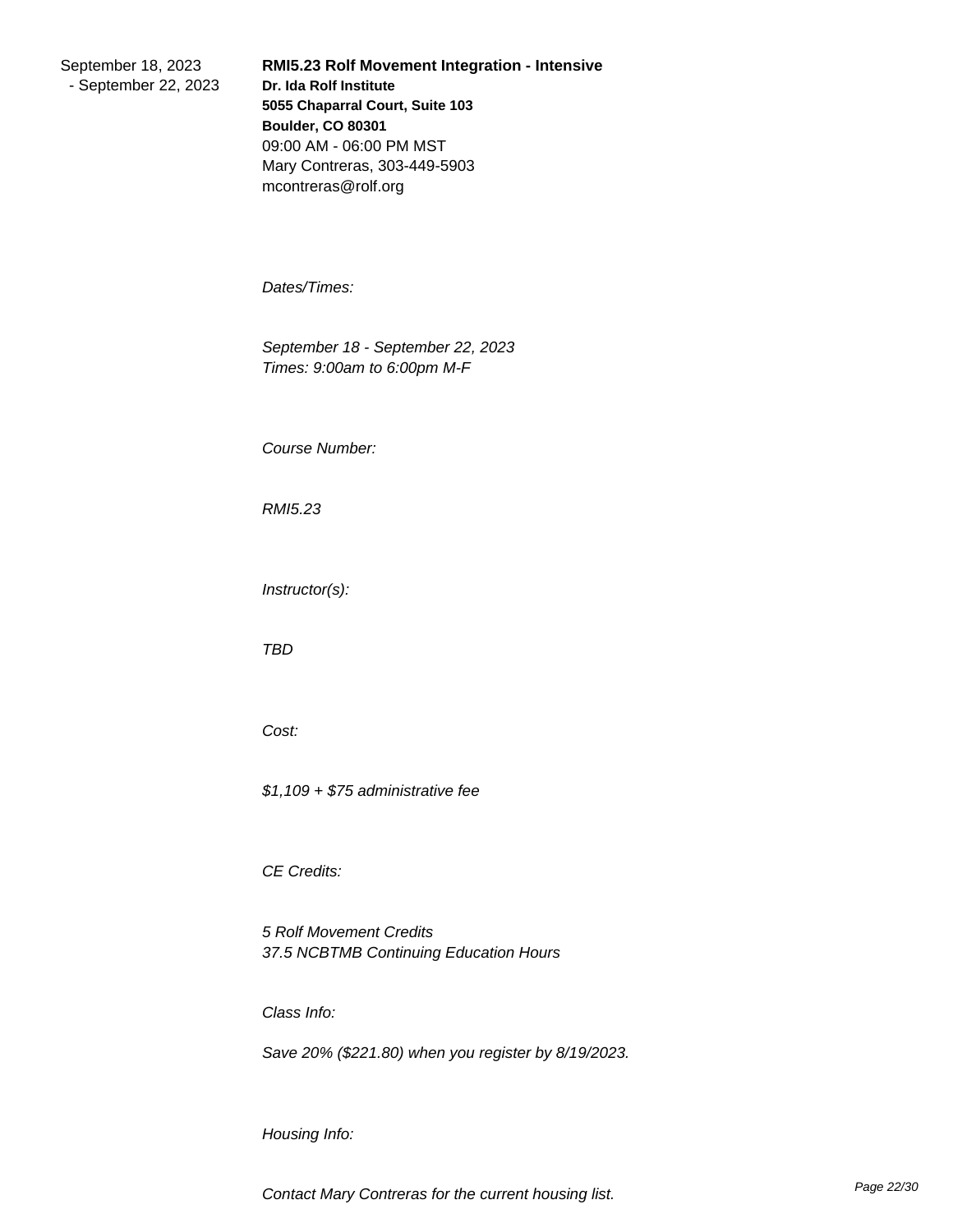| September 25, 2023                    | <b>UB3.23 Phase II</b><br>Dr. Ida Rolf Institute<br>5055 Chaparral Court, Suite 103<br>Boulder, Co 80301<br>Times are TBD<br>Admissions, 303-449-5903<br>admissions@rolf.org<br>Phase II - UB3.23<br>Dates: September 25 to November 16, 2023<br>Instructor(s): Bethany Ward                                                                                                                                                                                                                                                                                                                                                                                                                                                                                                     |
|---------------------------------------|----------------------------------------------------------------------------------------------------------------------------------------------------------------------------------------------------------------------------------------------------------------------------------------------------------------------------------------------------------------------------------------------------------------------------------------------------------------------------------------------------------------------------------------------------------------------------------------------------------------------------------------------------------------------------------------------------------------------------------------------------------------------------------|
|                                       | *Classes starting are contingent on a minimum of 12 enrollments. Start and end dates<br>are subject to change.<br>**Please verify dates with Admissions prior to making non-refundable travel<br>arrangements.                                                                                                                                                                                                                                                                                                                                                                                                                                                                                                                                                                   |
|                                       | This is phase 2 of 3. Students must register for the full program (three phases) to be<br>accepted. Scroll down and click the Program Page link to view the full program<br>schedule.                                                                                                                                                                                                                                                                                                                                                                                                                                                                                                                                                                                            |
| October 2, 2023<br>- October 20, 2023 | <b>UAF5.23-SA Accel Phase I</b><br>9 Herte St<br>Stellenbosch, 7600<br>To Be Determined<br>Admissions, 303-449-5903<br>admissions@rolf.org<br>RP5.23-SA Regional Basic Rolfing Certification Program<br>Accelerated Phase I- UAF5.23-SA<br>October 2 -20, 2023<br>Cost: 28 800 ZAR<br><b>Instructor: Marius Strydom</b>                                                                                                                                                                                                                                                                                                                                                                                                                                                          |
| October 2, 2023                       | UA4.23 Phase I<br>Dr. Ida Rolf Institute<br>5055 Chaparral Court, Suite 103<br>Boulder, Co 80301<br>08:30 AM - 06:00 PM MST<br>Admissions, 303-449-5903<br>admissions@rolf.org<br>Phase I - UA4.23<br>Dates: October 2 to November 16, 2023<br>*Dates if transferring in hours: October 23 to November 16, 2023<br>*tuition discounts may apply<br>Instructor(s): TBA<br>*Classes starting are contingent on a minimum of 12 enrollments. Start and end dates<br>are subject to change.<br>**Please verify dates with Admissions prior to making non-refundable travel<br>arrangements.<br>This is phase 1 of 3. Students must register for the full program (three phases) to be<br>accepted. Scroll down and click the Program Page link to view the full program<br>schedule. |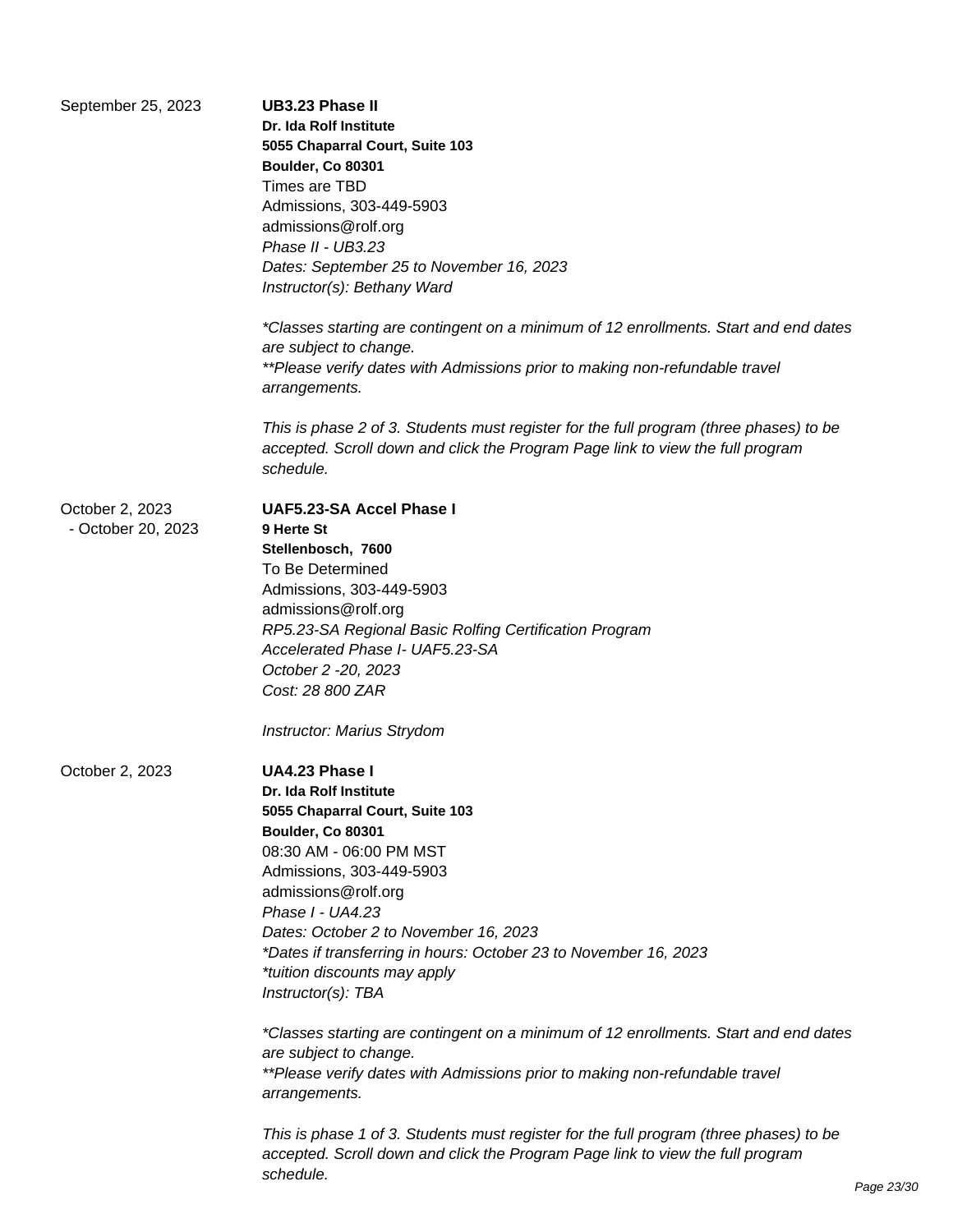October 19, 2023 - March 4, 2024

## **AT1.23 Advanced Training TBD** times are TBD Mary Contreras, 3034495903 mcontreras@rolf.org

 Dates/Times:

 Part 1 / October 19, 2023 - November 3, 2023 Part 2 / February 15, 2024 to March 4, 2024

 Times: TBD

 Instructors:

 Tessy Brungardt with Valerie Berg

 Cost:

 \$7,352 + \$75 fees (\$300 deposit + 5 monthly payments of \$1,425.40 beginning September 15, 2023)

 Housing Info:

 Contact Mary Contreras for check AirBnB.

November 22, 2023 - May 16, 2024

## **2023-2024 Advanced Training- ERA**

**European Rolfing Association e.V. Saarstr 5 Munich, 80797** 09:00 AM - 06:00 PM CET Martina Berger, +49-89-54370941 training@rolfing.org Cost: € 5750 Registration and down payment:  $\epsilon$  500.- required after registration. Language: English

Contact Martina Berger for more information.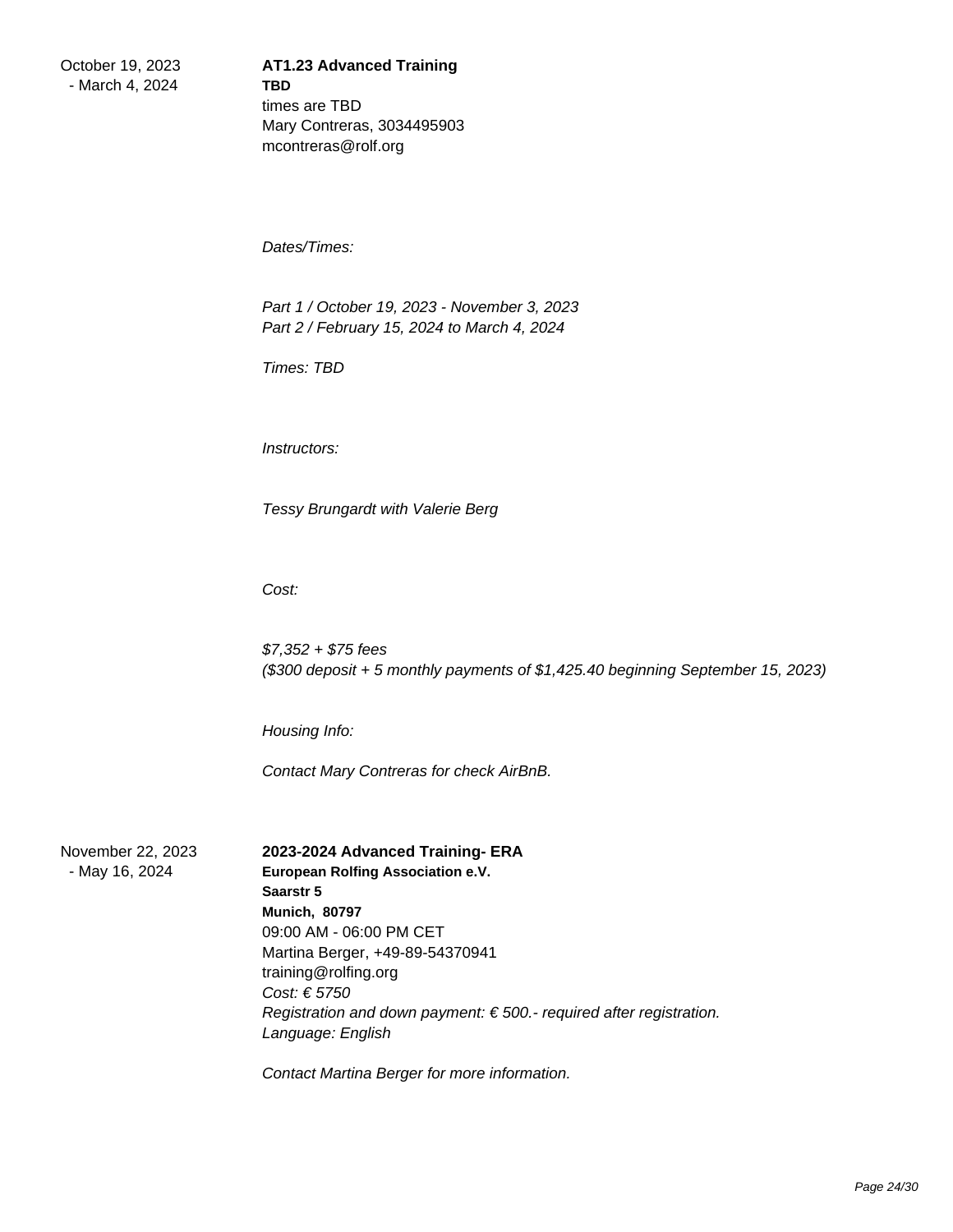November 27, 2023 - December 1, 2023 **RMI6.23 Rolf Movement Integration - Intensive Dr. Ida Rolf Institute 5055 Chaparral Court, Suite 103 Boulder, CO 80301** 09:00 AM - 06:00 PM MST Mary Contreras, 303-449-5903 mcontreras@rolf.org

 Dates/Times:

 November 27 - December 1, 2023 Times: 9:00am to 6:00pm M-F

 Course Number:

 RMI6.23

 Instructor(s):

 TBD

 Cost:

 \$1,109 + \$75 administrative fee

 CE Credits:

 5 Rolf Movement Credits 37.5 NCBTMB Continuing Education Hours

 Class Info:

 Save 20% (\$221.80) when you register by 10/28/2023.

 Housing Info: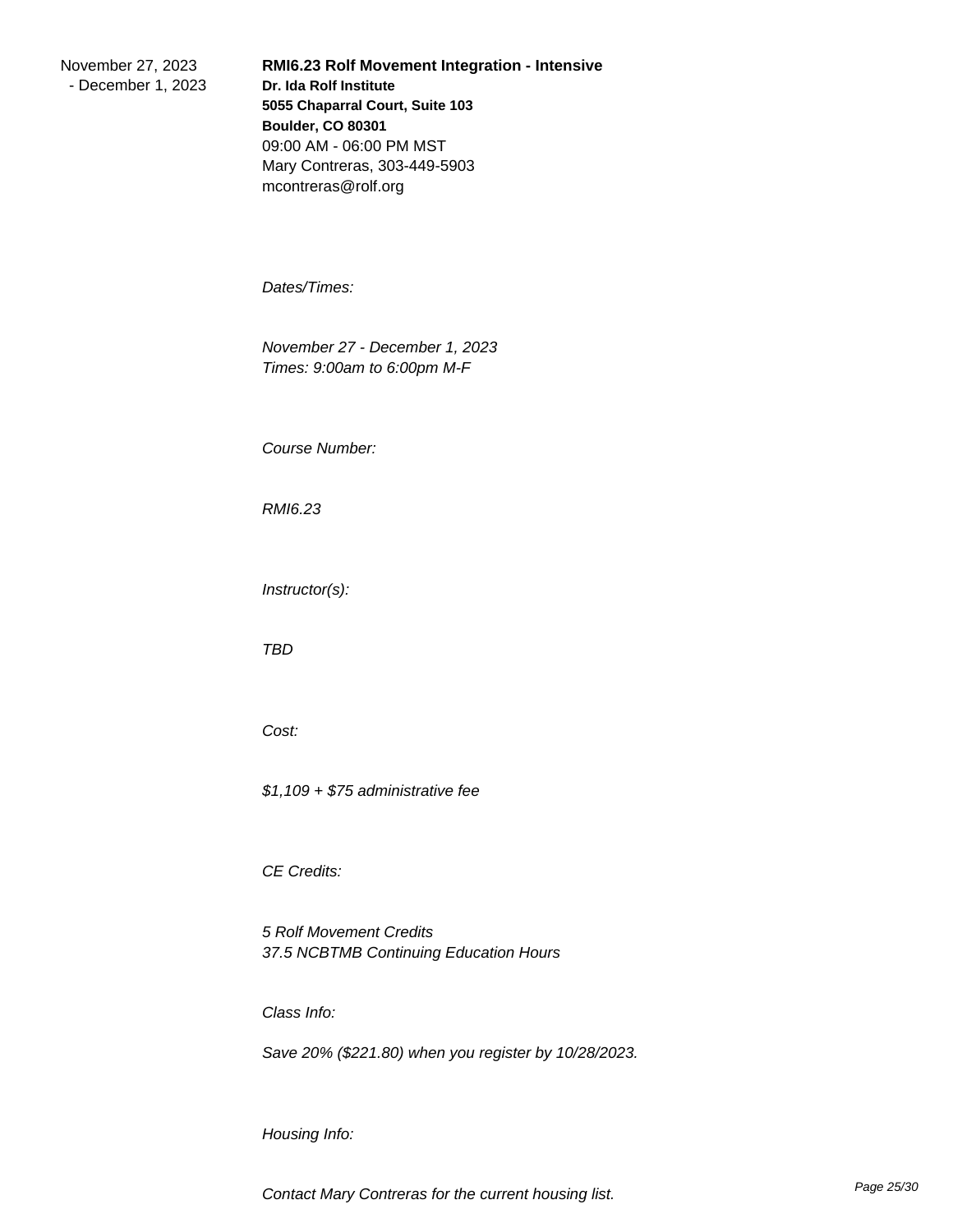| January 8, 2024 | UC1.24 Phase III<br>Times are TBD<br>Admissions, 303-449-5903<br>admissions@rolf.org<br>Phase III - UC1.24<br>Dates: January 8 to March 5, 2024<br>Instructor(s): Juan David Velez                                                                           |
|-----------------|--------------------------------------------------------------------------------------------------------------------------------------------------------------------------------------------------------------------------------------------------------------|
|                 | March 1st is the commencement ceremony for this program.                                                                                                                                                                                                     |
|                 | The final student Assessment will be held March 4-5, 2024. Students are free to leave<br>once they have completed their Assessment.                                                                                                                          |
|                 | *Classes starting are contingent on a minimum of 12 enrollments. Start and end dates<br>are subject to change.<br>**Please verify dates with Admissions prior to making non-refundable travel<br>arrangements.                                               |
| January 8, 2024 | <b>UB1.24 Phase II</b><br>Dr. Ida Rolf Institute<br>5055 Chaparral Court, Suite 103<br>Boulder, Co 80301<br>Times are TBD<br>Admissions, 303-449-5903<br>admissions@rolf.org<br>Phase II - UB1.24<br>Dates: January 8 to March 1, 2024<br>Instructor(s): TBA |
|                 | *Classes starting are contingent on a minimum of 12 enrollments. Start and end dates<br>are subject to change.<br>**Please verify dates with Admissions prior to making non-refundable travel<br>arrangements.                                               |
|                 | This is phase 2 of 3. Students must register for the full program (three phases) to be<br>accepted. Scroll down and click the Program Page link to view the full program<br>schedule.                                                                        |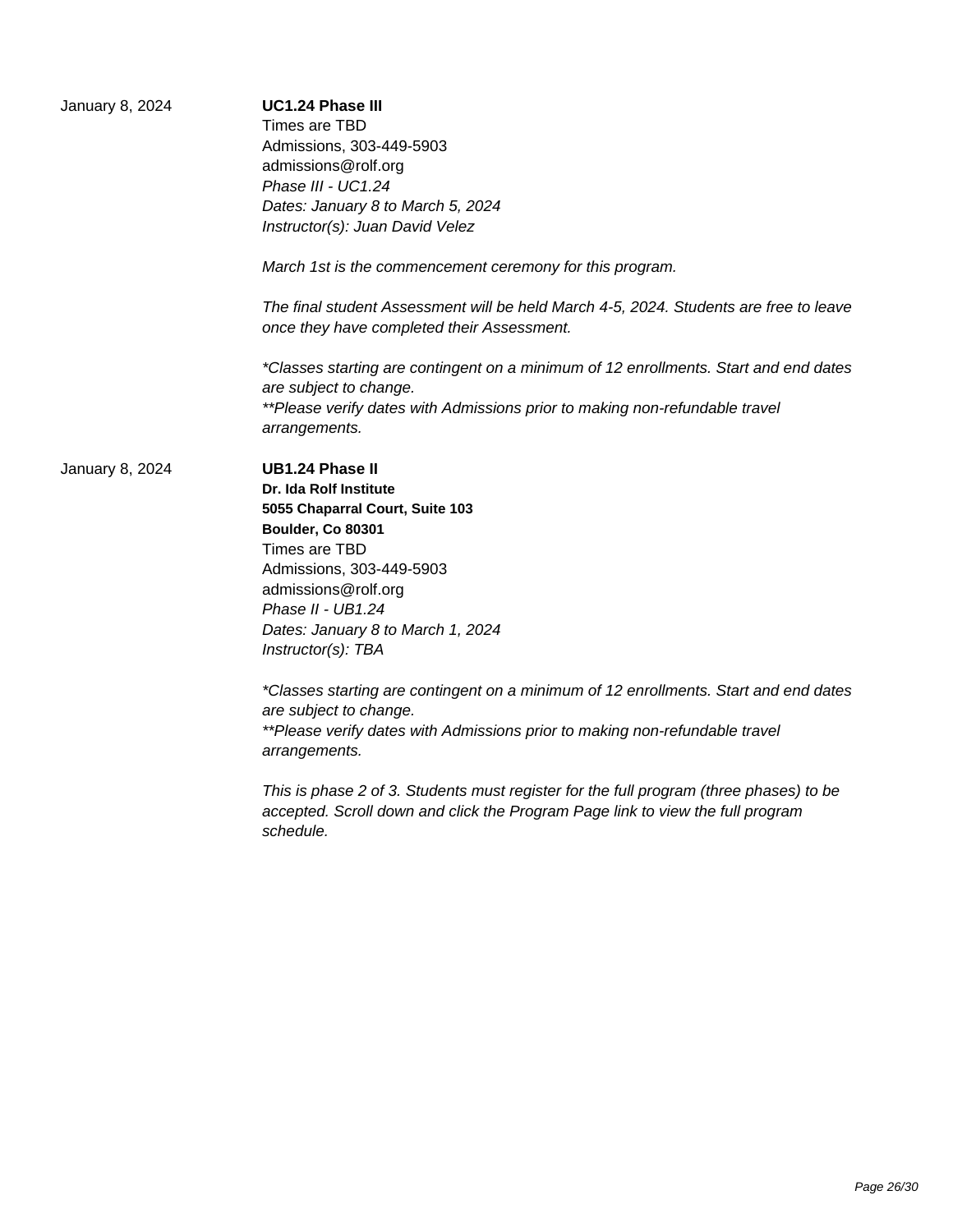| April 1, 2024      | <b>UC2.24 Phase III</b>                                                              |
|--------------------|--------------------------------------------------------------------------------------|
|                    | Dr. Ida Rolf Institute                                                               |
|                    | 5055 Chaparral Court, Suite 103                                                      |
|                    | <b>Boulder, CO 80301</b>                                                             |
|                    | Tiems are TBD                                                                        |
|                    | Admissions, 303-449-5903                                                             |
|                    | admissions@rolf.org                                                                  |
|                    | Phase III - UC2.24                                                                   |
|                    | Dates: April 1 to May 28, 2024                                                       |
|                    | Instructor(s): TBA                                                                   |
|                    | May 24th is the commencement ceremony for this program.                              |
|                    | The final student Assessment will be held on May 27th and 28th. Students are free to |
|                    | leave once they have completed their Assessment.                                     |
|                    | *Classes starting are contingent on a minimum of 12 enrollments. Start and end dates |
|                    | are subject to change.                                                               |
|                    | **Please verify dates with Admissions prior to making non-refundable travel          |
|                    | arrangements.                                                                        |
| April 8, 2024      | <b>UB5.24-SA Phase II</b>                                                            |
| - May 30, 2024     | 9 Herte St                                                                           |
|                    | Stellenbosch, 7600                                                                   |
|                    | To Be Determined                                                                     |
|                    | Admissions, 303-449-5903                                                             |
|                    | admissions@rolf.org                                                                  |
|                    | RP5.23-SA Regional Basic Rolfing Certification Program                               |
|                    | Phase II - UB5.24-SA                                                                 |
|                    | Dates: April 8 - May 30, 2024                                                        |
|                    | Cost: 68 800 ZAR                                                                     |
|                    | Instructor: Marius Strydom                                                           |
| September 2, 2024  | UC5.24-SA Phase III                                                                  |
| - October 28, 2024 | 9 Herte St                                                                           |
|                    | Stellenbosch, 7600                                                                   |
|                    | To Be Determined                                                                     |
|                    | Admissions, 303-449-5903                                                             |
|                    | admissions@rolf.org                                                                  |
|                    | RP5.23-SA Regional Basic Rolfing Certification Program                               |
|                    | Phase III - UC5.24-SA                                                                |
|                    | Dates: September 2 - October 28, 2024                                                |
|                    | Cost: 68 800 ZAR                                                                     |
|                    | Instructor: Marius Strydom                                                           |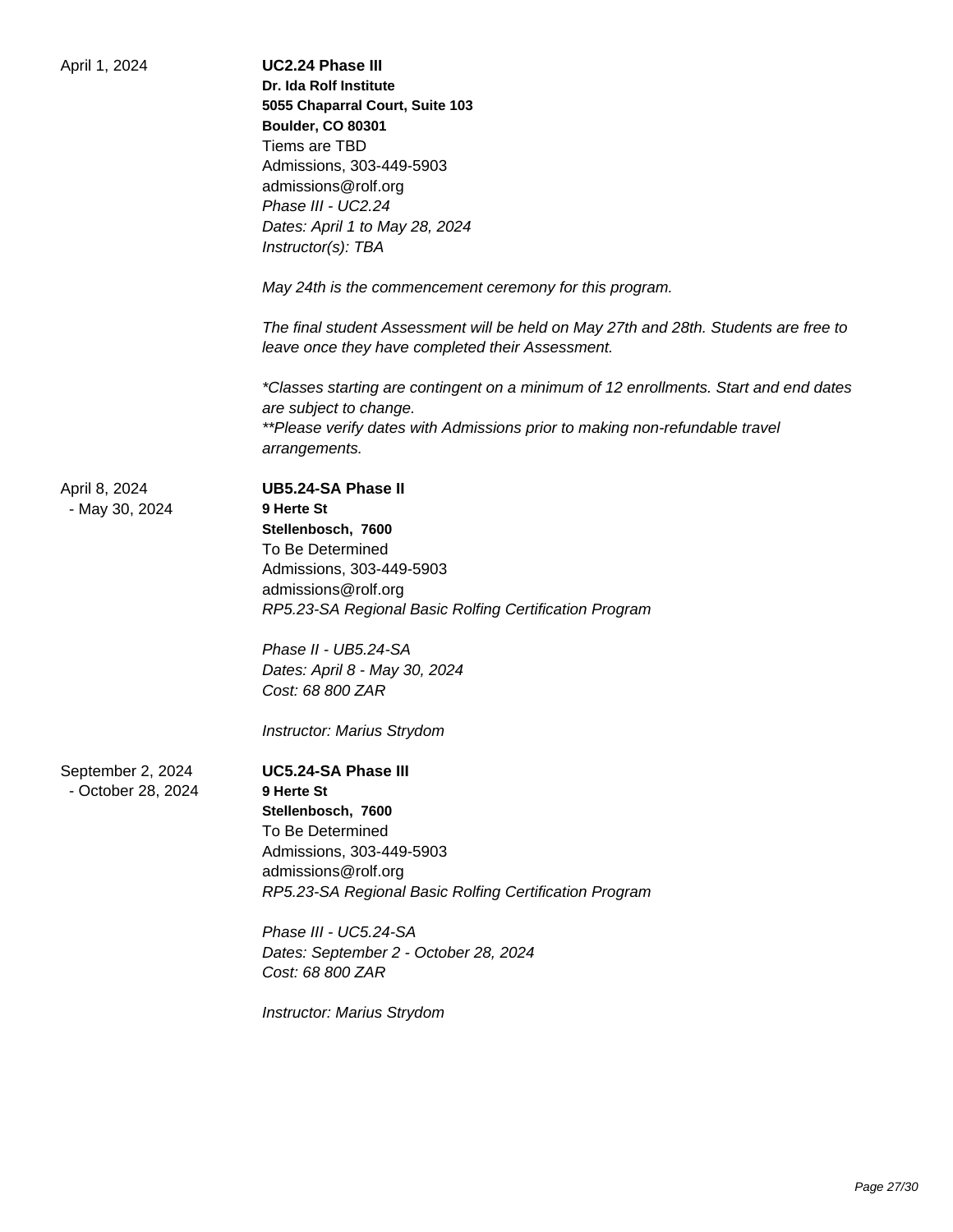Coming Soon **The Intersubjective Field of Healing - Going Beyond Technique Fort Marcy Hotel and Suites 321 Kearney Ave Santa Fe, NM 87501** 09:00 AM - 05:30 PM MST Jill Gerber, 505-670-9724 jillgerber4@gmail.com

 Dates/Times:

 This class is being rescheduled and dates are TBD

 Instructor(s):

William Smythe, M.A., Certified Advanced Rolfer™

 Cost:

 \$600 unless paid in full before July 21, 2020, then \$525. \$200 non-refundable deposit required to reserve your space.

 CE credits:

 3 DIRI Elective Credits (certificates issued by the Instructor)

 Registration and Housing Info:

 Email bill@billsmythe.com to register, or contact Jill Gerber (505) 670-9724

 If you would like to inquire about renting a condo at Ft. Marcy the contact information is below. Generally they give a discount for students who want to stay there, depending on availability.

 Natalie Hamilton, Guest Care Manager phone: (505) 988-2800 | fax: (505) 984-1965 320 Artist Road | Santa Fe, NM 87501 Allseasonsresortlodging.com

 VRBO and AirBnB have a large presence. Location is 1/2 mile from the Plaza where many lovely independent hotels are located.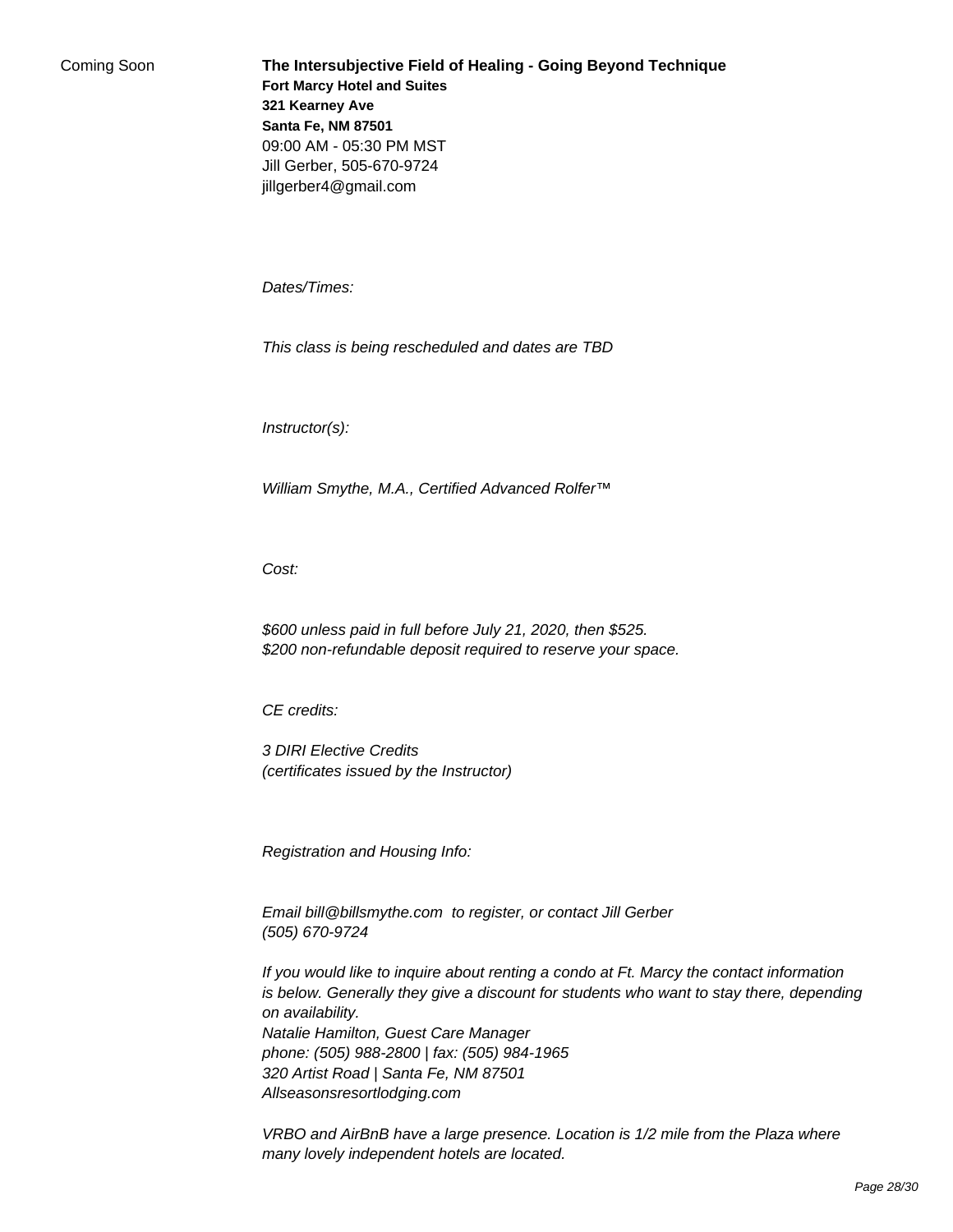Coming Soon **The Volumetric Pelvis St. Matthew's United Church 729 St. Claire Ave. W Toronto, ON M6C 1B2** 09:00 AM - 06:00 PM EST Juan David Vélez, 503-753-7653 jdvelez@mac.com

 Full Dates/Times:

 This class is being rescheduled. New Dates are TBA 9am - 6pm

 Cost:

 \$710 USD (\$890 CAD) or discounted to \$650 USD (\$820 CAD) for early registration by 3/2/2020

 CE Credits:

 4 DIRI Required Intermediate Credits (issued by the Rolfing Association of Canada- RAC)

 Class Info:

 Contact Charlene Yeh OR The Rolfing® Association of Canada

 If you reside outside of Canada, please contact Juan David or 503-753-7653 (WhatsApp with +1)